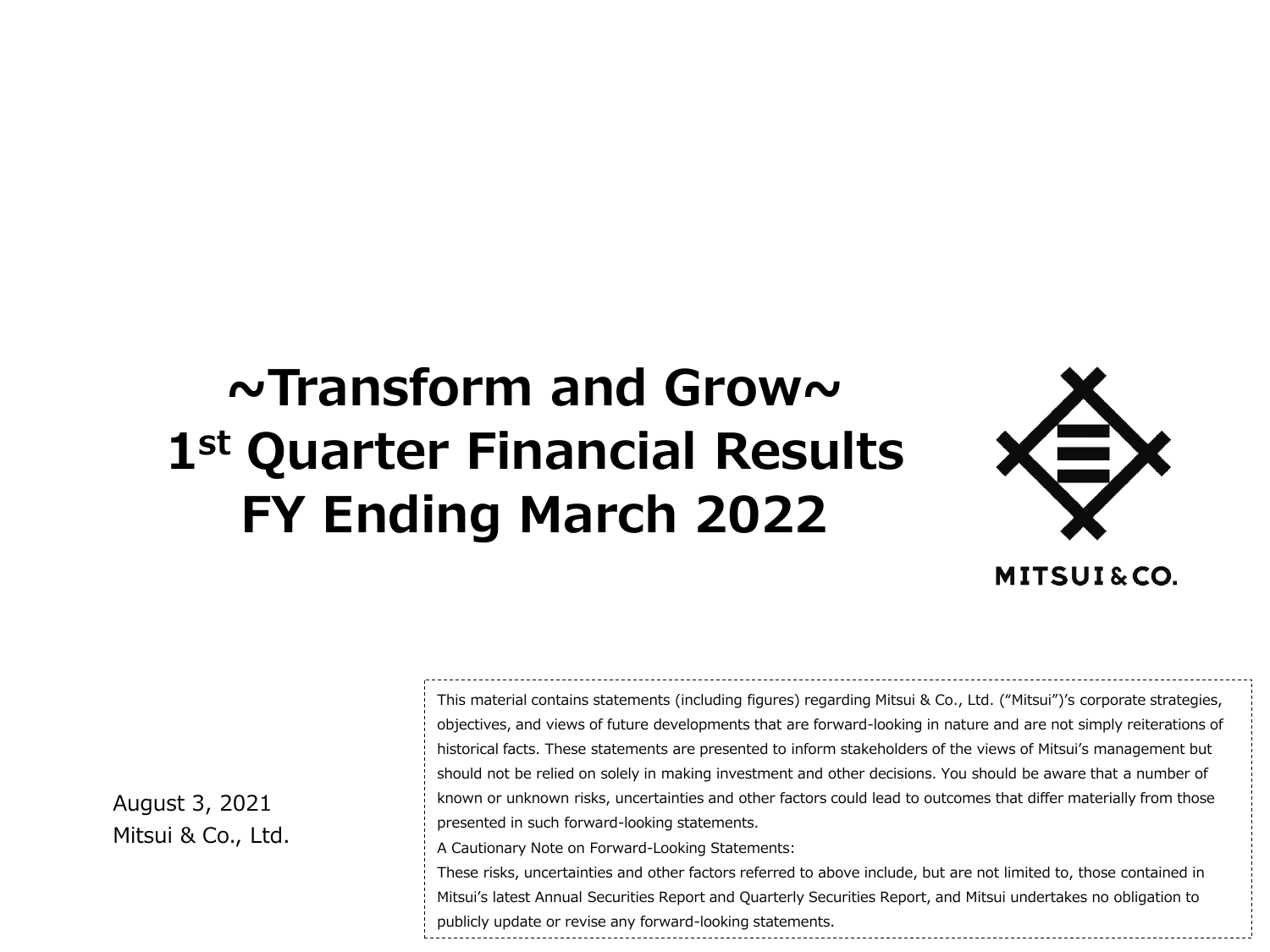## **Contents**



Review of Medium-term Management Plan



2 Operating Results

## Supplementary Information 3



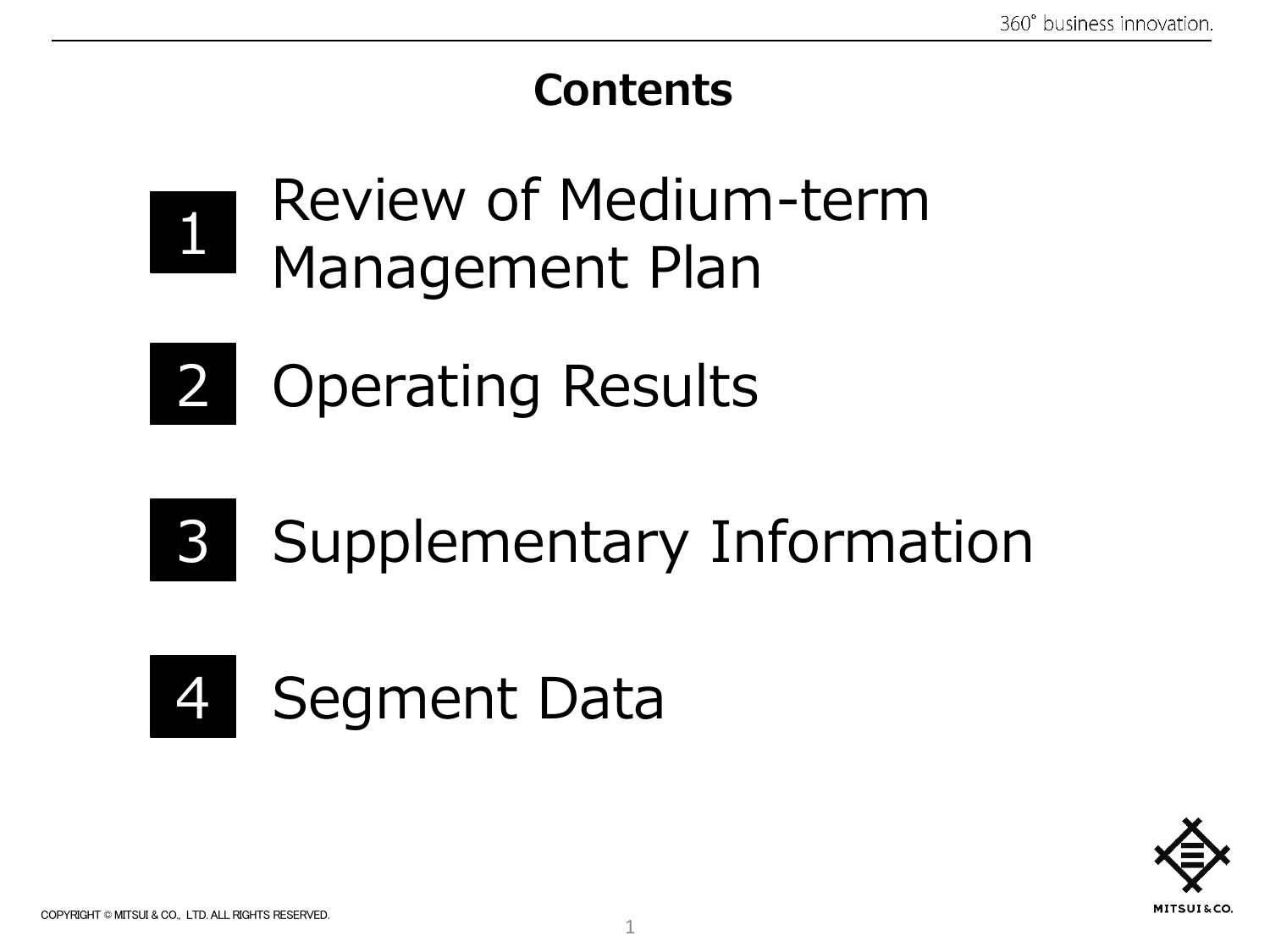## Review of Medium-term Management Plan

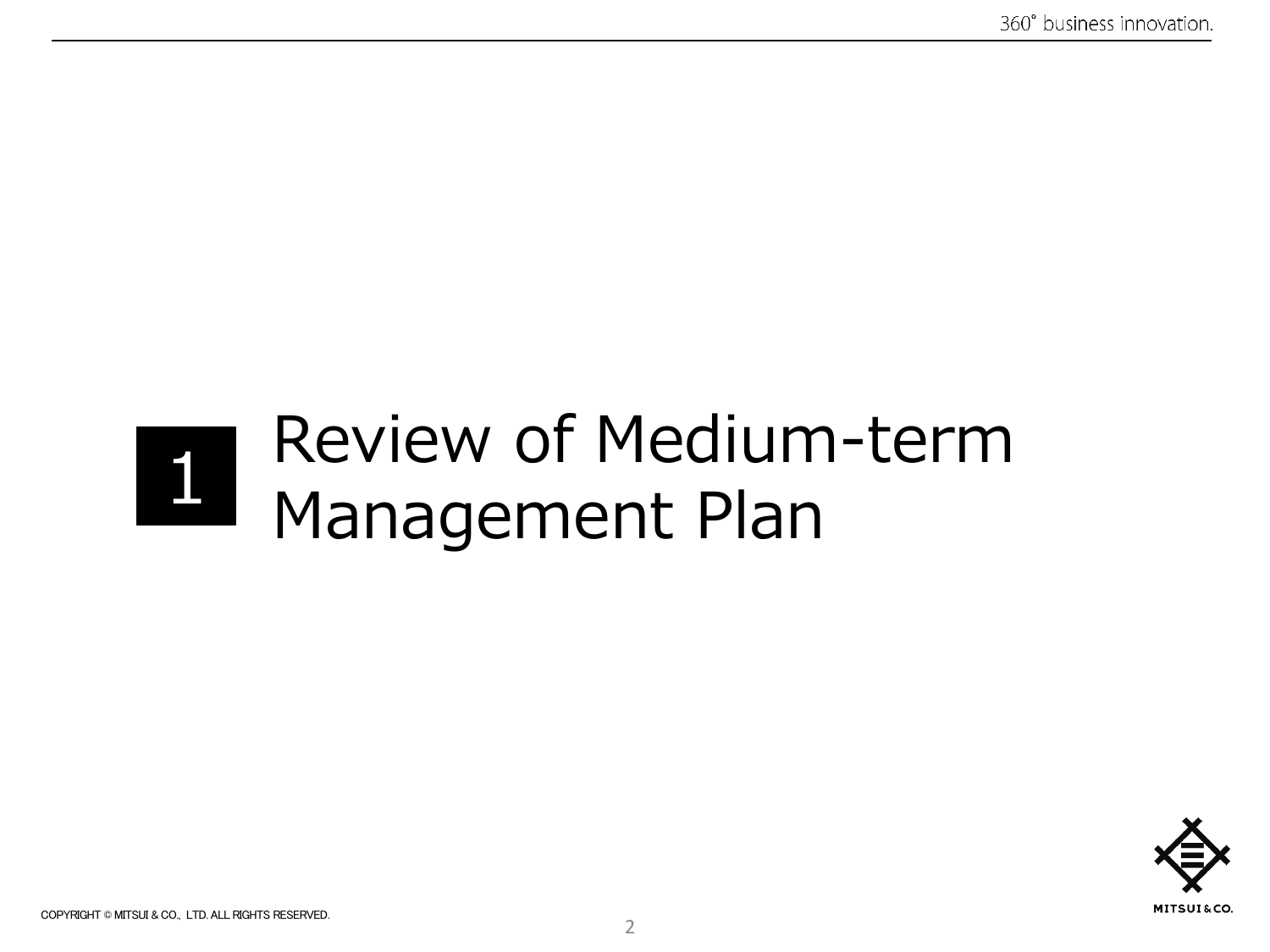## **Summary of Operating Results**

- Achieved significant increase in profit YoY and higher progress against annual plan by steadily capturing economic recovery in each business base where we have global strengths
- Results driven by strong iron ore business, automobiles, and trading, etc.
- Upwardly revised yearly forecasts, reflecting strong commodity prices

| (Unit: ¥billion)           | <b>FY Mar/2021</b><br>Q1 | <b>FY Mar/2022</b><br>Q <sub>1</sub> | Change   | <b>FY Mar/2022</b><br><b>Business Plan</b> | <b>Progress</b> |
|----------------------------|--------------------------|--------------------------------------|----------|--------------------------------------------|-----------------|
| Core Operating Cash Flow*  | 110.8                    | 269.9                                | $+159.1$ | 680.0                                      | 40%             |
| Profit for the year/period | 62.6                     | 191.3                                | $+128.7$ | 460.0                                      | 42%             |

\* Cash flow from operating activities (FY Mar/2022 Q1: ¥179.3bn) minus cash flow from changes in working capital (FY Mar/2022 Q1: -¥103.9bn) minus outflows for repayment of lease liability (FY Mar/2022 Q1: ¥13.3bn)

#### **Revised yearly forecasts as follows**

- ◼ **Core Operating Cash Flow ¥900.0bn (+¥220.0bn compared to initial plan)**
- ◼ **Profit for the year ¥640.0bn (+¥180.0bn compared to initial plan)**
- Upwardly revised forecasts for Mineral & Metal Resources and Energy segments

**Resolved to implement share buyback of up to ¥50.0bn (August to October 2021)**

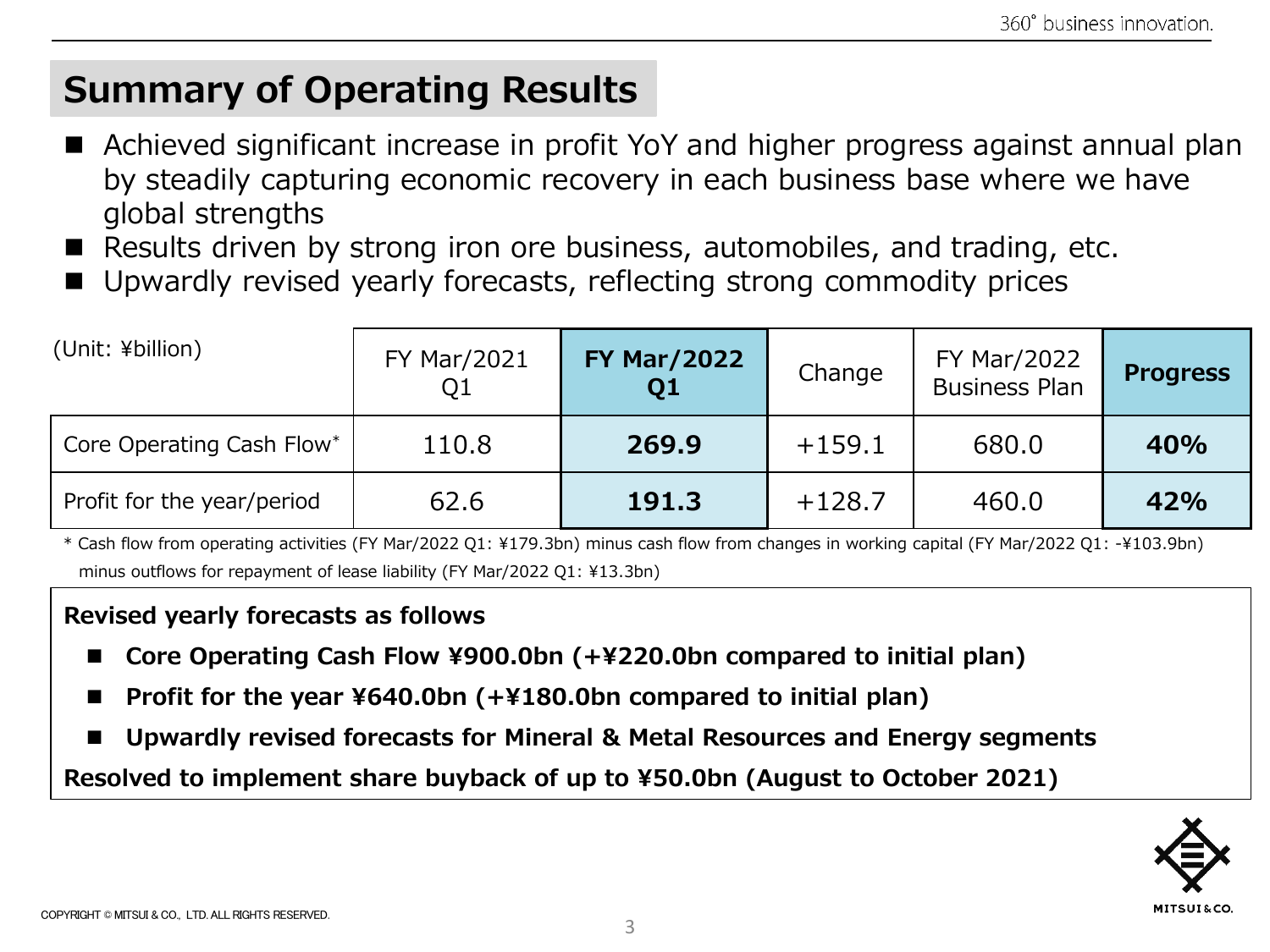## **Progress to business plan**

- Achieved 40% against Core Operating Cash Flow plan, and 42% against profit plan for the year
- Steady trading in chemicals, steel products and food
- ◼ Contribution by initiatives in Healthcare / Nutrition with increase of COVID-19 related services and cost reduction

| (Unit: ¥billion)                          |                                     | <b>Core Operating Cash Flow</b> |          | Profit for the year/period          |                         |          |  |
|-------------------------------------------|-------------------------------------|---------------------------------|----------|-------------------------------------|-------------------------|----------|--|
|                                           | <b>FY</b><br>Mar/2022<br>Q1 Results | <b>Business</b><br>Plan         | Progress | <b>FY</b><br>Mar/2022<br>Q1 Results | <b>Business</b><br>Plan | Progress |  |
| Mineral & Metal Resources                 | 127.4                               | 290.0                           | 44%      | 119.0                               | 260.0                   | 46%      |  |
| Energy                                    | 47.2                                | 170.0                           | 28%      | $-1.2$                              | 50.0                    | 0%       |  |
| Machinery &<br>Infrastructure             | 38.0                                | 100.0                           | 38%      | 29.2                                | 80.0                    | 37%      |  |
| Chemicals                                 | 24.5                                | 55.0                            | 45%      | 15.9                                | 40.0                    | 40%      |  |
| Iron & Steel Products                     | 3.8                                 | 5.0                             | 76%      | 6.7                                 | 10.0                    | 67%      |  |
| Lifestyle                                 | 16.6                                | 30.0                            | 55%      | 13.9                                | 20.0                    | 70%      |  |
| Innovation & Corporate<br>Development     | 12.1                                | 30.0                            | 40%      | 10.4                                | 30.0                    | 35%      |  |
| All Others, Adjustments<br>& Eliminations | 0.3                                 | 0.0                             |          | $-2.6$                              | $-30.0$                 |          |  |
| Company total                             | 269.9                               | 680.0                           | 40%      | 191.3                               | 460.0                   | 42%      |  |

4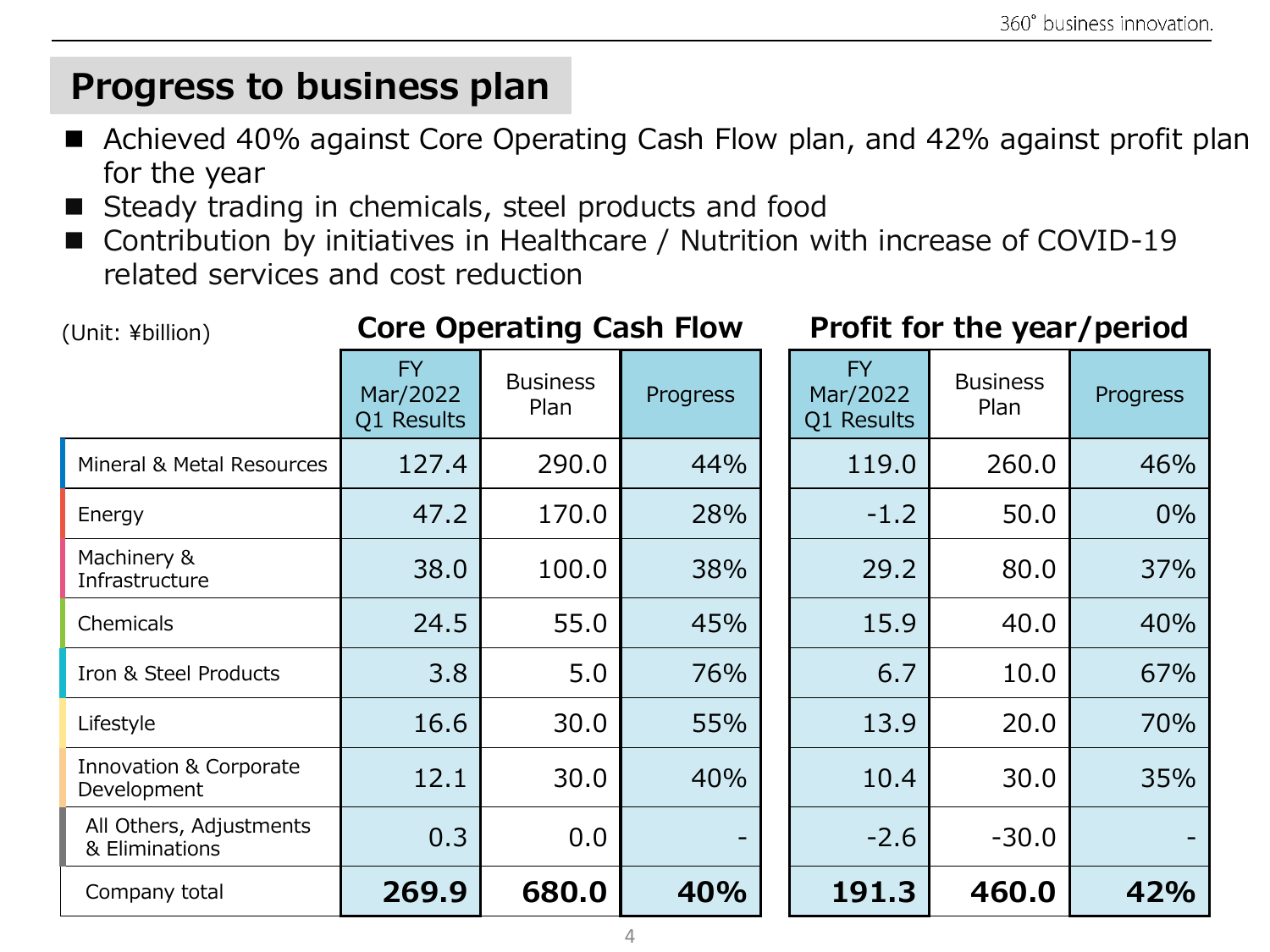## **Establish strong business base**

- Steady business performance by capturing trends in global economic recovery from COVID-19 downturn
- Expansion of stable business clusters by strengthening competitiveness and resilience against downward pressure in existing businesses

#### Progress in Q1

| Capturing global<br>recovery demand                                                         | Strong commodity prices (iron ore, copper, crude oil) due to increase of demand for<br>$\Box$<br>industrial materials, primarily in China<br>Strong business for automotive and commercial vehicle, primarily in North America<br>O<br>Materials-related trading business (chemicals, steel products, food) in response to<br>$\Box$<br>surging global demand<br>Contribution by recovery of hospital and healthcare business from COVID-19<br>О.<br>downturn and COVID-19-related products and services                                                                                                                       |
|---------------------------------------------------------------------------------------------|--------------------------------------------------------------------------------------------------------------------------------------------------------------------------------------------------------------------------------------------------------------------------------------------------------------------------------------------------------------------------------------------------------------------------------------------------------------------------------------------------------------------------------------------------------------------------------------------------------------------------------|
| Improving<br>profitability /<br>Strengthening<br>resilience against<br>downward<br>pressure | Continued measures to improve profitability of existing businesses and to strengthen<br>0<br>cost competitiveness<br>Steady advancement of projects<br>0<br>$\checkmark$ Australian Iron Ore / launched South Flank operations, acquired new interest<br>in Western Ridge<br>$\checkmark$ Execution of loan agreement for Waitsia gas field<br>Progress in portfolio reorganization, business restructuring<br>$\Box$<br>Implementation of sale of Moatize, investment restructuring of Collahuasi<br>← Completion of tender offer for Honshu Chemical Industry and consolidation of<br>European agrochemical company, Belchim |

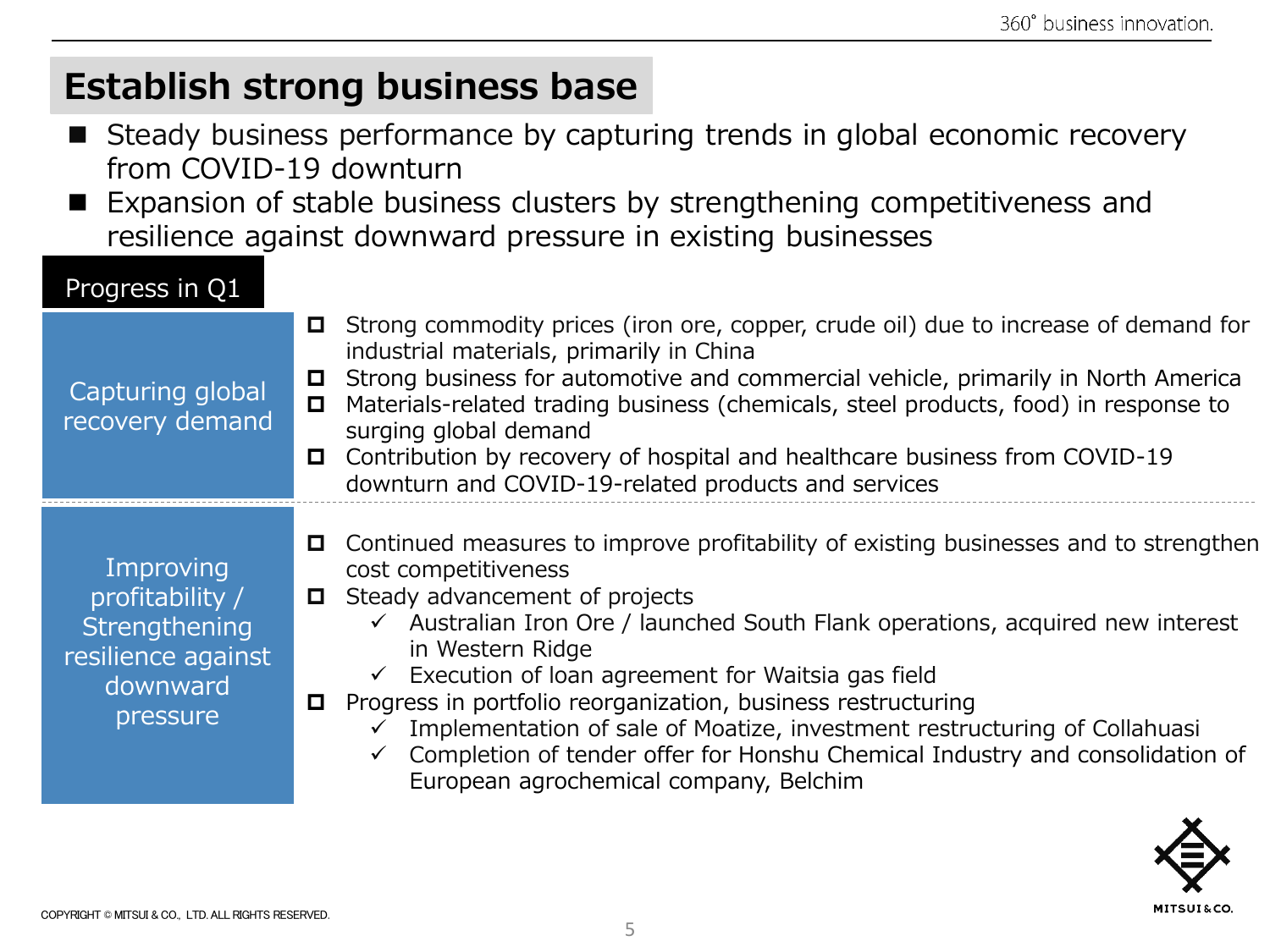## **Cash flow allocation**

#### Results of cash flow allocation, asset recycling, and investment and loans

(Unit: ¥billion)

|          |                                    | Amount       | Main projects                                                                                                                                                                                                                                                                       |
|----------|------------------------------------|--------------|-------------------------------------------------------------------------------------------------------------------------------------------------------------------------------------------------------------------------------------------------------------------------------------|
| Cash-In  | Core Operating Cash Flow           | 270.0        |                                                                                                                                                                                                                                                                                     |
|          | Asset Recycling*1                  | 90.0         | Mineral & Metal Resources: Loan collection in the copper<br>business                                                                                                                                                                                                                |
| Cash-Out | Investment and Loans <sup>*1</sup> | $-145.0$     | Lifestyle/Innovation & Corporate Development: Subscription of<br>convertible bonds issued by the holding company of CT Corp <sup>*2</sup><br>Energy: LNG project under development, oil and gas projects<br>Mineral & Metal Resources: Iron ore and coal operations in<br>Australia |
|          | Share Buybacks                     | $-75.0^{*3}$ |                                                                                                                                                                                                                                                                                     |

\*1: Excludes changes in time deposits

\*2: A subscription of convertible bonds issued by PT CT Corpora, the holding company for CT Corp, for ¥67.0 billion (Net amount of ¥100.0 billion for subscription of convertiable bonds and ¥33.0 billion from redemption of corporate bonds)

\*3: Share buybacks of ¥25.0bn in April 2021 and ¥50.0bn in May and June 2021

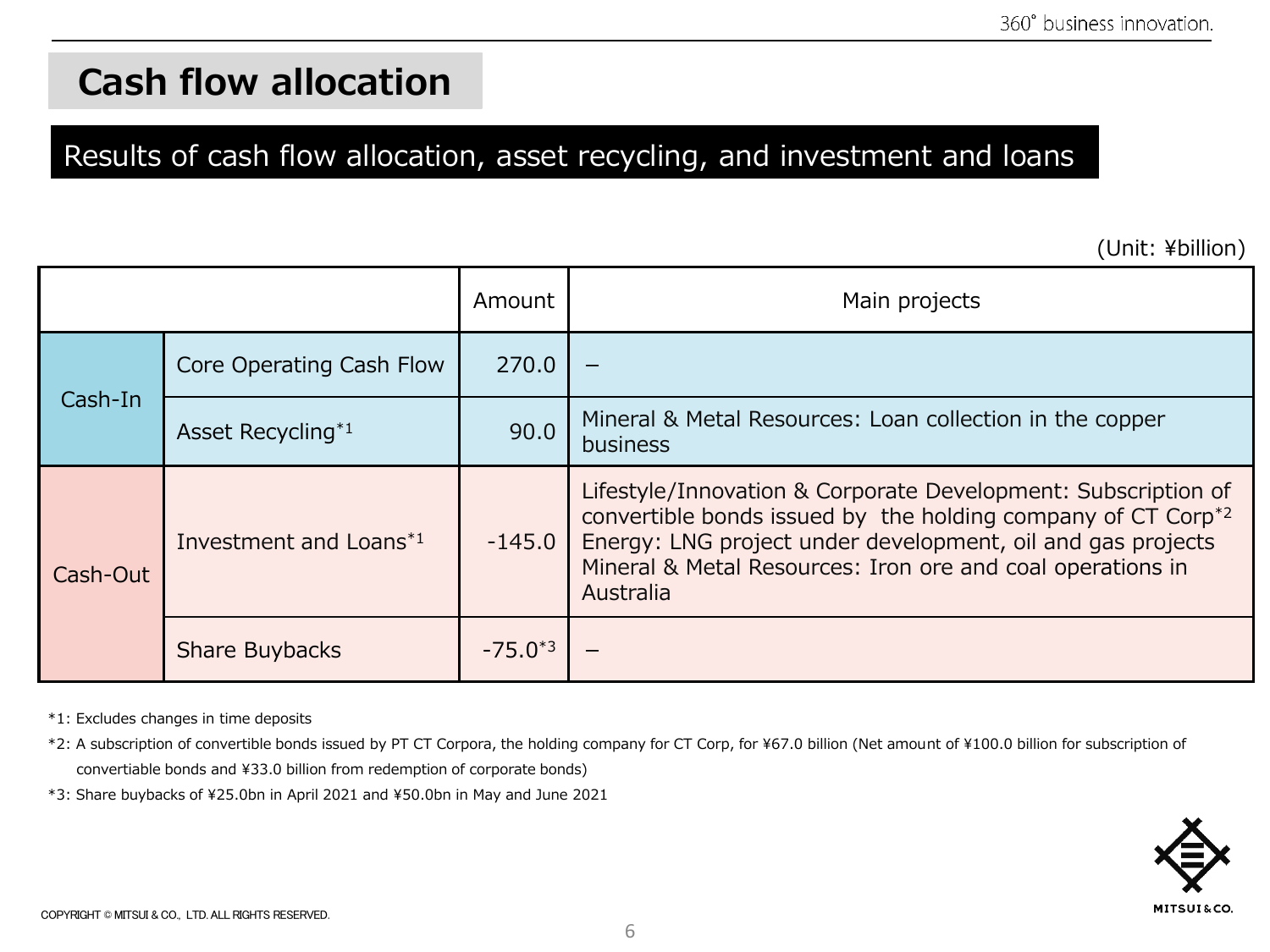## **Evolve financial strategy and portfolio management**

### Balance sheet

(Unit: ¥trillion)

| Current<br>assets<br>4.2                                                       | Other<br>liabilities<br>3.0                  |  |  |  |  |
|--------------------------------------------------------------------------------|----------------------------------------------|--|--|--|--|
|                                                                                | Long- and                                    |  |  |  |  |
| Non-current<br>assets                                                          | short-term<br>$debt*1$<br>4.7<br>(3.3)       |  |  |  |  |
| 8.3                                                                            | Shareholder<br>equity <sup>*2</sup><br>total |  |  |  |  |
| 0.2                                                                            | 4.6                                          |  |  |  |  |
| Non-controlling interests                                                      |                                              |  |  |  |  |
| <b>Total assets</b><br>12.5<br>Shareholder equity<br>- 4.6<br>Net DER<br>0.72x |                                              |  |  |  |  |

#### **Mar/2021 Jun/2021**



#### **Main balances/changes from March 2021**

**Interest-bearing debt**\*3 **¥4.4tn(up ¥0.04tn) Net interest-bearing debt**\*4 **¥3.4tn (up ¥0.1tn)**

#### **Shareholder equity**\*2 **¥4.8tn (up ¥0.2tn)**

| $\cdot$ Profit for the period:              | $+40.2$ tn |
|---------------------------------------------|------------|
| · Foreign currency translation adjustments, |            |
| financial assets measured at FVTOCI:        | $+40.2$ tn |
| · Dividend payments, share buybacks:        | -¥0.1tn    |

\*1. Figures in brackets are "net interest-bearing debt"

- \*2. In these presentation materials, "Shareholder equity" means total equity attributable to owners of the parent
- \*3. Interest-bearing debt is calculated by excluding lease liability from short-term debt and long-term debt
- \*4. Net interest-bearing debt is interest-bearing debt\*<sup>3</sup> minus cash and cash equivalents

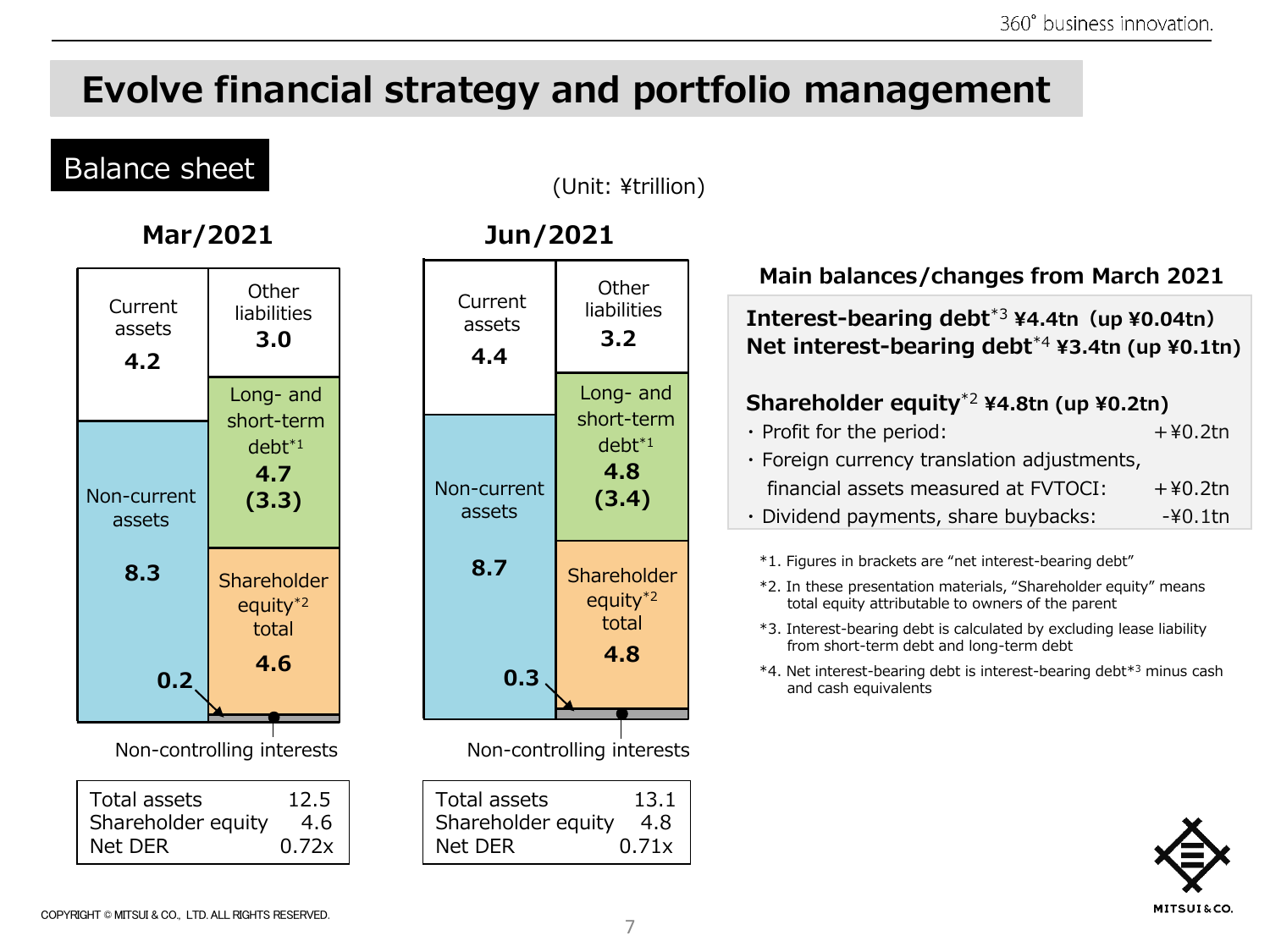## **FY Mar/2022 Yearly Forecasts (Revised)**

- ◼ Core Operating Cash Flow: Revised upwards to ¥900.0bn (+¥220.0bn from initial plan)
- Profit for the year: Revised upwards to  $4640.0$ bn  $(+4180.0$ bn from initial plan)
- Revised forecasts for Mineral & Metal Resources and Energy, mainly due to updating commodity price assumptions

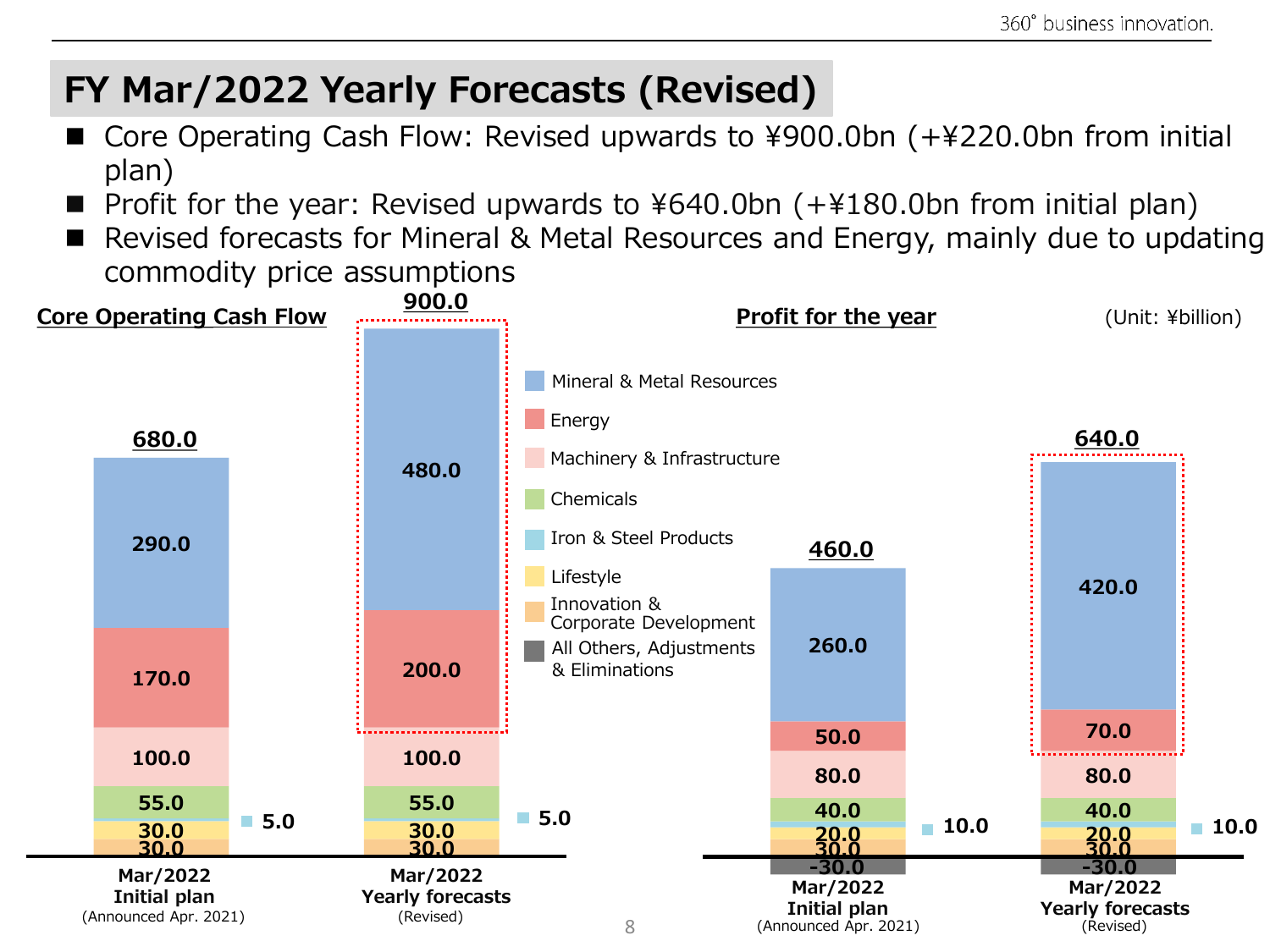# 2 Operating Results

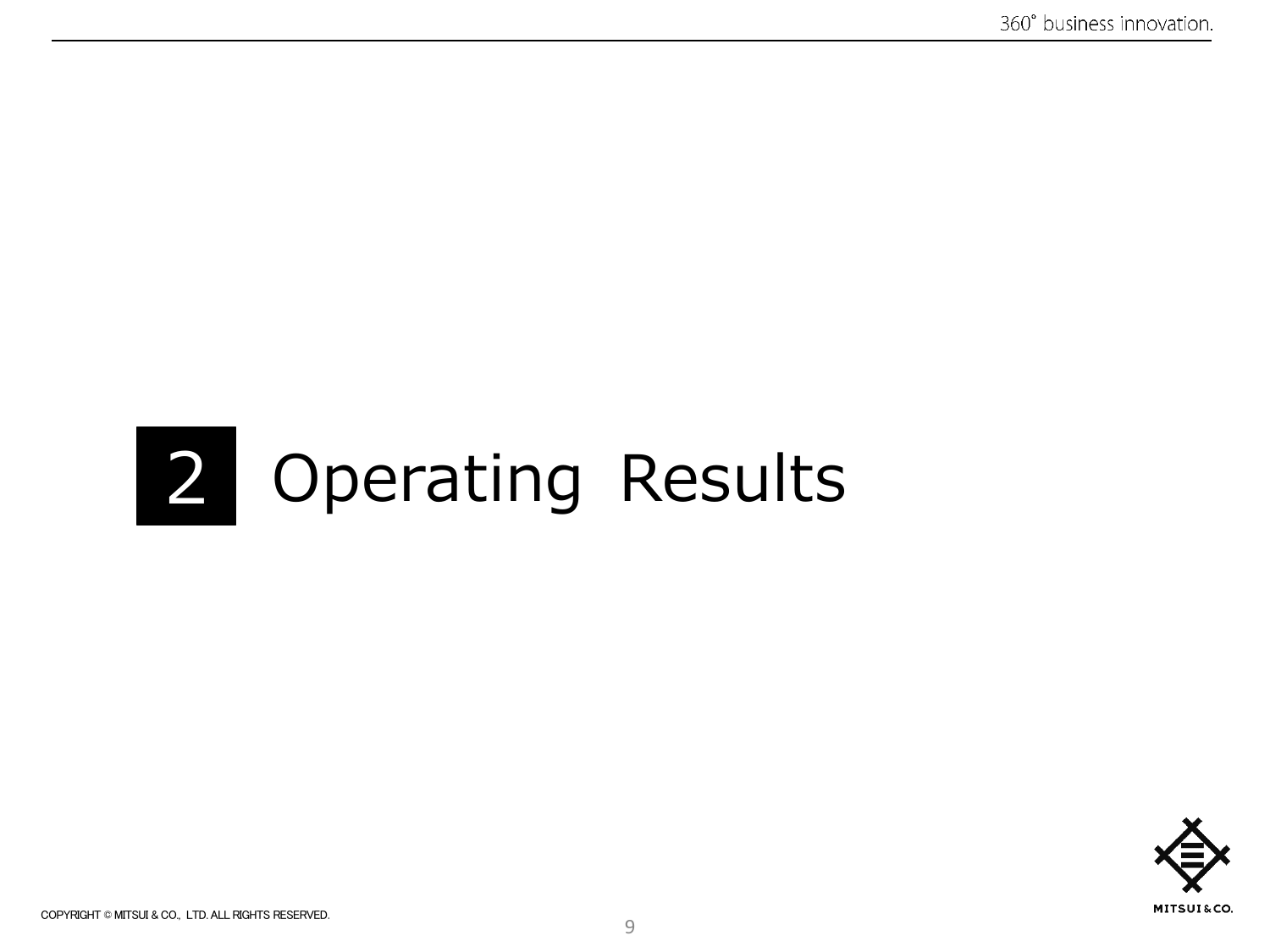## **Core Operating Cash Flow YoY segment comparison**

Core Operating Cash Flow: ¥269.9bn, up ¥159.1bn

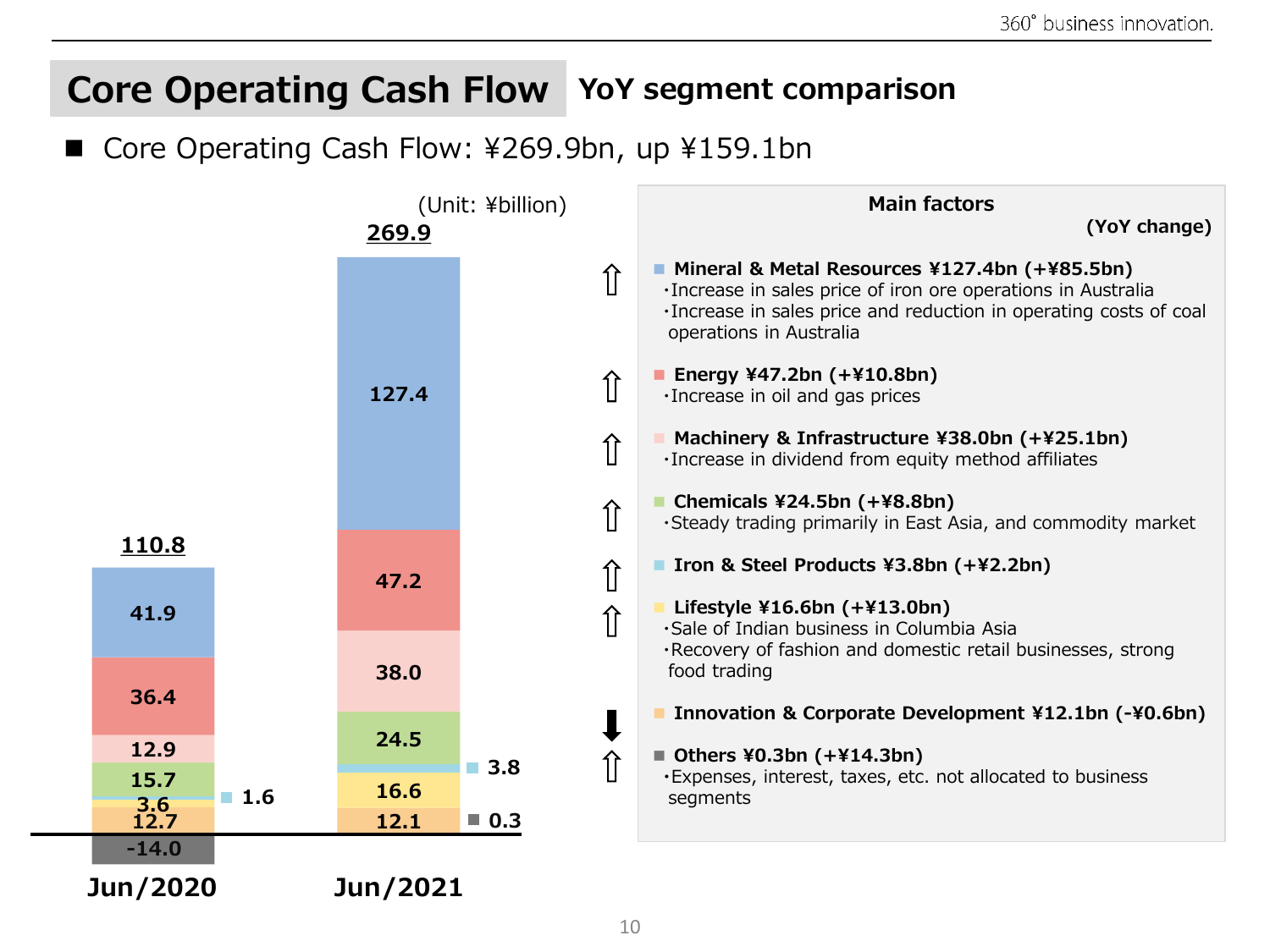## **Q1 Profit YoY segment comparison**

#### ■ Q1 profit: ¥191.3bn, up ¥128.7bn

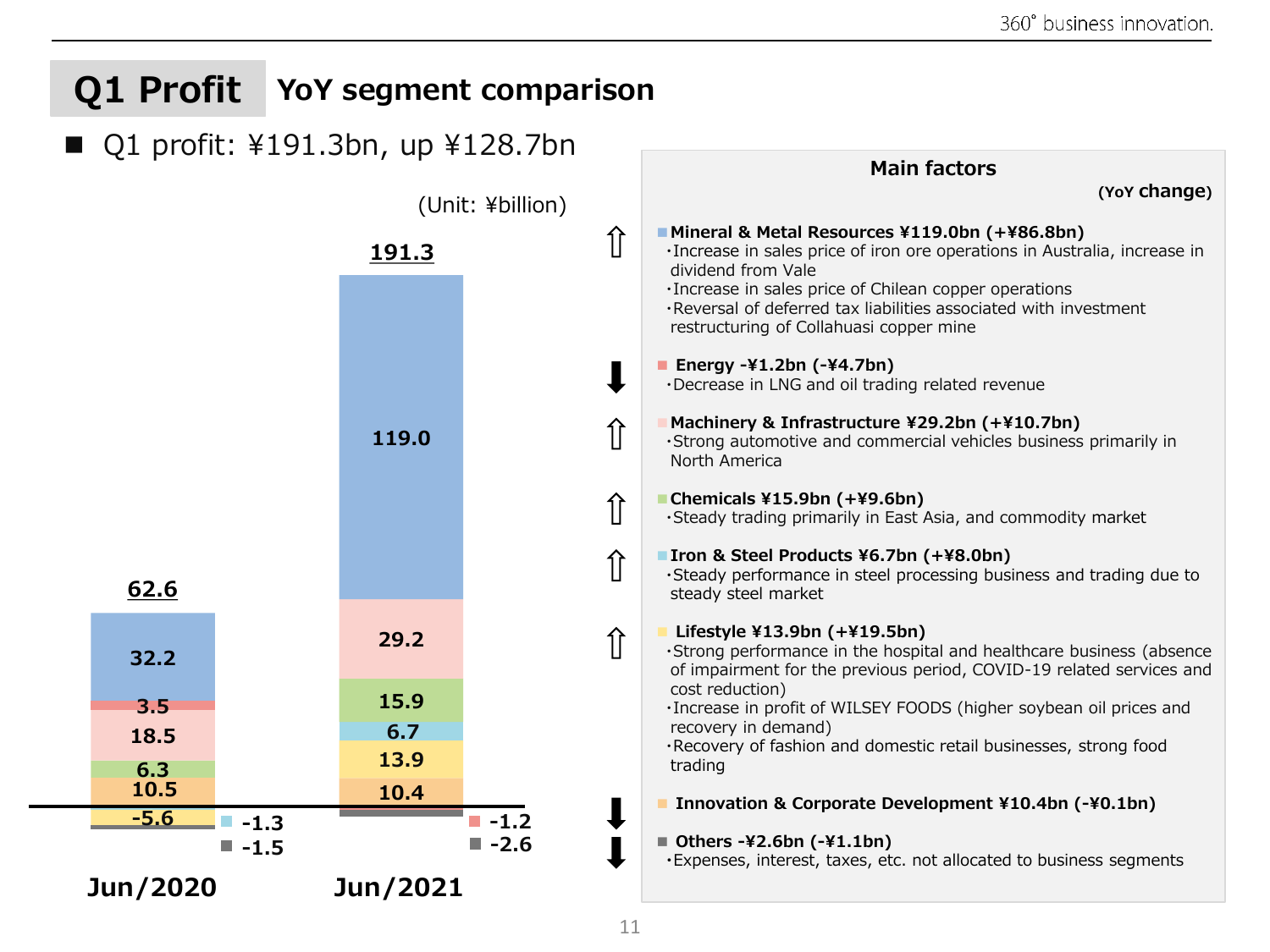### **YoY factor comparison Q1 Profit**

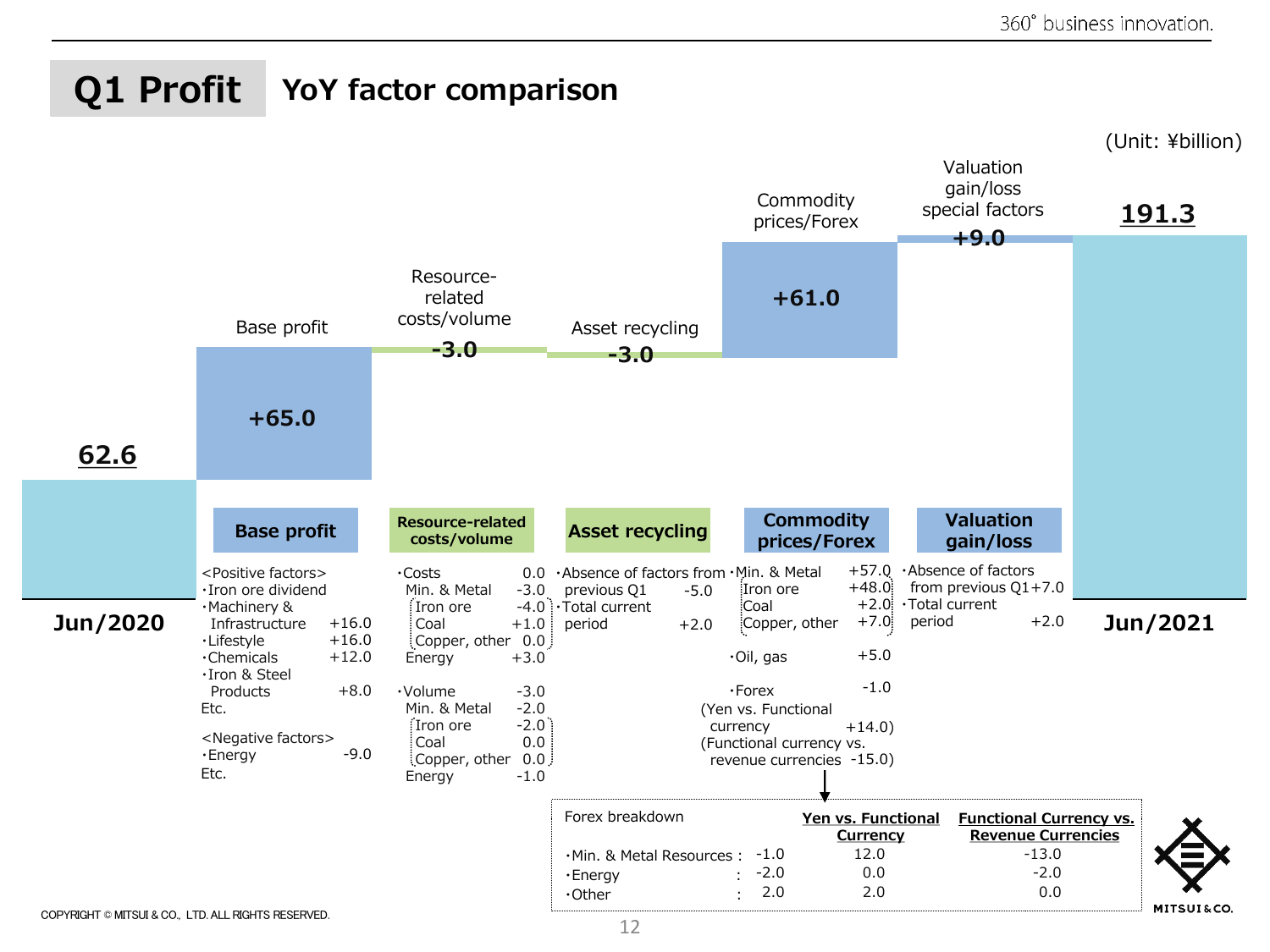# 3 Supplementary Information

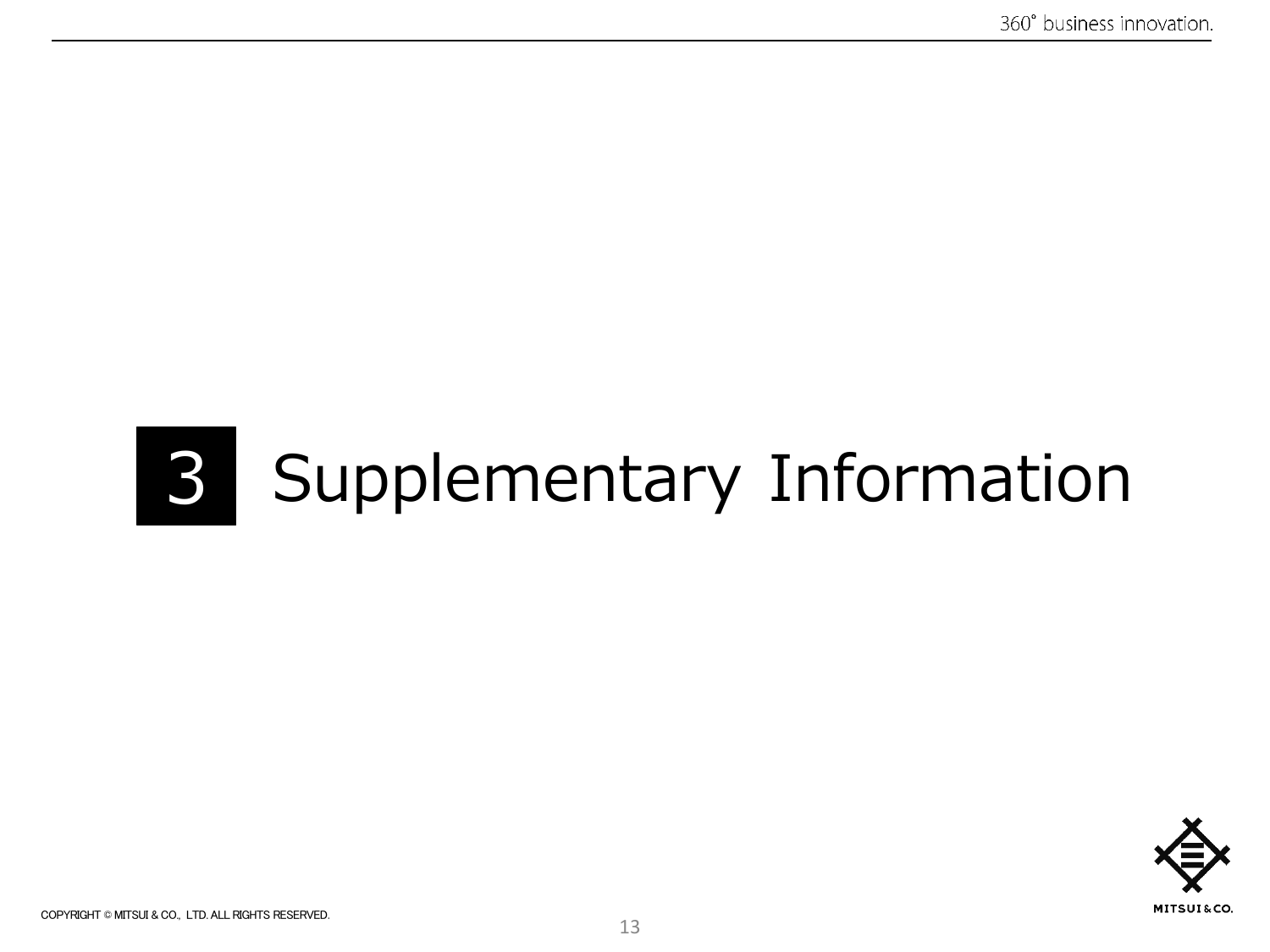| FY Mar/2021<br>Full year<br>(Results) |                  | Effects of price changes on profits for FY Mar/2022<br>(Announced April 2021) |                                                        |  |                                         | <b>FY Mar/2022</b><br>Full year<br>(Announced April 2021) | <b>FY Mar/2022</b><br>1Q<br>(Results) |  |  |  |         |  |                        |      |           |
|---------------------------------------|------------------|-------------------------------------------------------------------------------|--------------------------------------------------------|--|-----------------------------------------|-----------------------------------------------------------|---------------------------------------|--|--|--|---------|--|------------------------|------|-----------|
| 43                                    |                  |                                                                               | Crude oil/JCC                                          |  |                                         | 61                                                        | 67                                    |  |  |  |         |  |                        |      |           |
| 46                                    |                  |                                                                               | Consolidated oil price $(*1)$ $*2.5$ bn (US\$1/barrel) |  |                                         | 59                                                        | 56                                    |  |  |  |         |  |                        |      |           |
| $2.13(*2)$                            |                  |                                                                               | U.S. gas $(*3)$                                        |  | $\yen 1.1$ bn $(US$0.1/mmBtu)$          | 2.74                                                      | $2.73(*)$                             |  |  |  |         |  |                        |      |           |
| $128$ (*4)                            | Comm-<br>odities |                                                                               | Iron ore $(*5)$                                        |  | $42.2$ bn $(US$1/ton)$                  | $(*6)$                                                    | $199$ (*4)                            |  |  |  |         |  |                        |      |           |
| $119(*)7)$                            |                  |                                                                               | Coking                                                 |  | $40.4 \text{ bn}$ (US\$1/ton)           | $(*6)$                                                    | $117$ (*7)                            |  |  |  |         |  |                        |      |           |
| $69$ (*7)                             |                  | Coal                                                                          |                                                        |  |                                         |                                                           |                                       |  |  |  | Thermal |  | $40.1$ bn $(US$1/ton)$ | (*6) | $110(*7)$ |
| $6,169$ <sup>(*8)</sup>               |                  |                                                                               | Copper $(*9)$                                          |  | ¥0.7 bn (US\$100/ton)                   | 7,650                                                     | $8,479$ <sup>(*8)</sup>               |  |  |  |         |  |                        |      |           |
| 105.94                                |                  | <b>USD</b><br><b>AUD</b>                                                      |                                                        |  | $42.6 \,\text{bn}$ ( $41/\text{US}\$ )  | 105.00                                                    | 109.76                                |  |  |  |         |  |                        |      |           |
| 76.71                                 | Forex<br>$(*10)$ |                                                                               |                                                        |  | $42.4 \text{ bn}$ ( $41/A$ ustralian\$) | 80.00                                                     | 84.15                                 |  |  |  |         |  |                        |      |           |
| 19.46                                 |                  |                                                                               | <b>BRL</b>                                             |  | $40.2$ bn $(41/Brazilian real)$         | 19.00                                                     | 21.24                                 |  |  |  |         |  |                        |      |           |

### **Assumptions and Sensitivities**

(\*1) As the crude oil price affects our consolidated results with a 0-6 month time lag, the effect of crude oil prices on consolidated results is estimated as the Consolidated oil price, which reflects this lag. For the year ending March 2022, we have assumed that there is a 4-6 month lag for approx. 35%, a 1-3 month lag for approx. 60%, and no lag for approx. 5%. The above sensitivities show the annual impact of changes in the consolidated oil price.

(\*2) U.S. gas results figures for the year ended March 2021 and the year ending March 2022 1Q are the Henry Hub Natural Gas Futures average daily prompt month closing prices traded on NYMEX during January to December 2020 and January to March 2021 respectively.

(\*3) As Mitsui has very limited exposure to U.S. natural gas sold at Henry Hub (HH), the above sensitivities show the annual impact of changes in the weighted average sale price.

- (\*4) Iron ore results figures for the year ended March 2021 and the year ending March 2022 1Q are the daily average (reference price) spot indicated price (Fe 62% CFR North China) recorded in several industry trade magazines from April 2020 to March 2021 and from April to June 2021 respectively.
- (\*5) The effect of dividend income from Vale has not been included.
- (\*6) Iron ore and coal price assumptions are not disclosed.
- (\*7) Coal results figures for the year ended March 2021 and for the year ending March 2022 1Q are the quarterly average prices of representative coal brands in Japan (US\$/MT).
- (\*8) Copper results figures for the year ended March 2021 and the year ending March 2022 1Q are the averages of the LME monthly average cash settlement prices for the period from January to December 2020 and from January to March 2021 respectively.
- (\*9) As the copper price affects our consolidated results with a 3-month time lag, the above sensitivities show the annual impact of US\$100/ton change in averages of the LME monthly average cash settlement prices for the period from March to December 2021.
- (\*10) The above sensitivities show the impact of currency fluctuations on reported profit for the year of overseas subsidiaries and equity accounted investees denominated in their respective functional currencies and the impact of dividends received from major foreign investees. Depreciation of the yen has the effect of increasing profit for the year through the conversion of profit (denominated in functional currencies) into yen. In the overseas subsidiaries and equity accounted investees where the sales contract is in USD, the impact of currency fluctuations between USD and the functional currencies (AUD and BRL) and the impact of currency hedging are not included.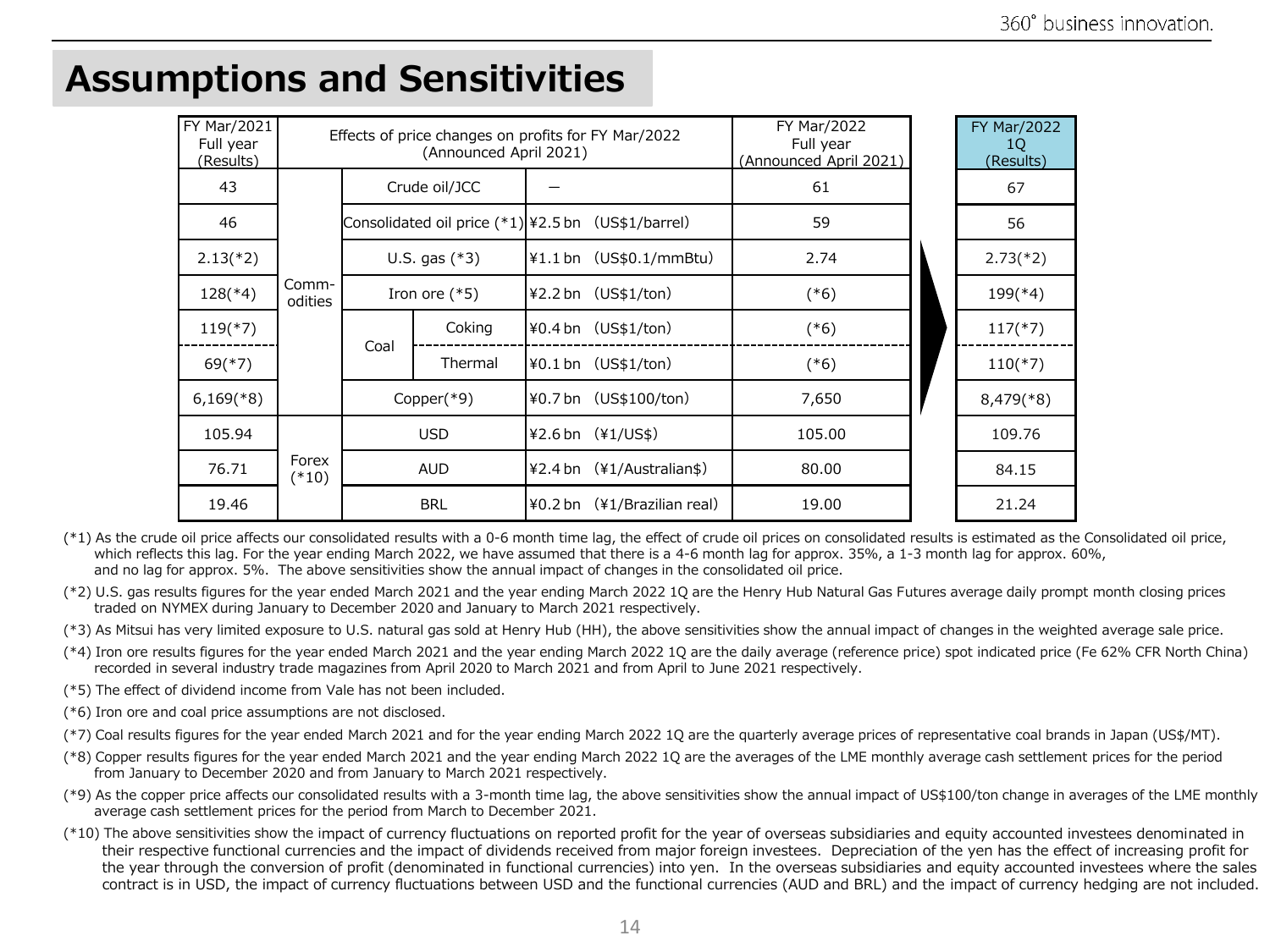### **Mineral & Metal Resources: Equity share of production**







\* Vale production volume is based on published data as of April 19th

| <b>Production</b>            |      | <b>FY Mar/2022</b> |                |      |              |      |
|------------------------------|------|--------------------|----------------|------|--------------|------|
|                              | Q1   | Q <sub>2</sub>     | Q <sub>3</sub> | Q4   | <b>Total</b> | Q1   |
| Iron ore (Mt)                | 14.0 | 14.1               | 15.5           | 14.6 | 58.2         | 13.4 |
| Australian iron ore          | 10.7 | 10.3               | 10.6           | 9.9  | 41.5         | 9.6  |
| $Vale^{*1}$                  | 3.3  | 3.8                | 4.9            | 4.7  | 16.7         | 3.8  |
| Coal $*^2$ (Mt)              | 2.9  | 3.1                | 3.1            | 3.2  | 12.2         | 2.8  |
| <b>MCH</b>                   | 1.8  | 1.9                | 1.9            | 2.0  | 7.6          | 1.9  |
| $BMC^{*1}$                   | 0.5  | 0.5                | 0.5            | 0.4  | 1.8          | 0.4  |
| Australian coking coal       | 1.9  | 1.9                | 1.9            | 2.0  | 7.6          | 1.8  |
| Australian thermal coal      | 0.4  | 0.5                | 0.5            | 0.4  | 1.8          | 0.5  |
| Moatize*1                    | 0.3  | 0.2                | 0.2            | 0.2  | 0.8          | 0.2  |
| Copper <sup>*1, 2</sup> (Kt) | 37.7 | 40.4               | $38.1*3$       | 37.3 | 153.5        | 32.2 |

\*1. Vale、BMC、Moatize and copper are results for: Q1 Jan-Mar; Q2 Apr-June; Q3 Jul-Sep; Q4 Oct-Dec

\*2. Includes Vale production (5% for FY Mar/2018 Q1 and earlier, 5.5% for Q2 and after, 5.6% for FY Mar/2019 Q4 and after) \*3. April 2021 revision (Q3: 38.7→38.1)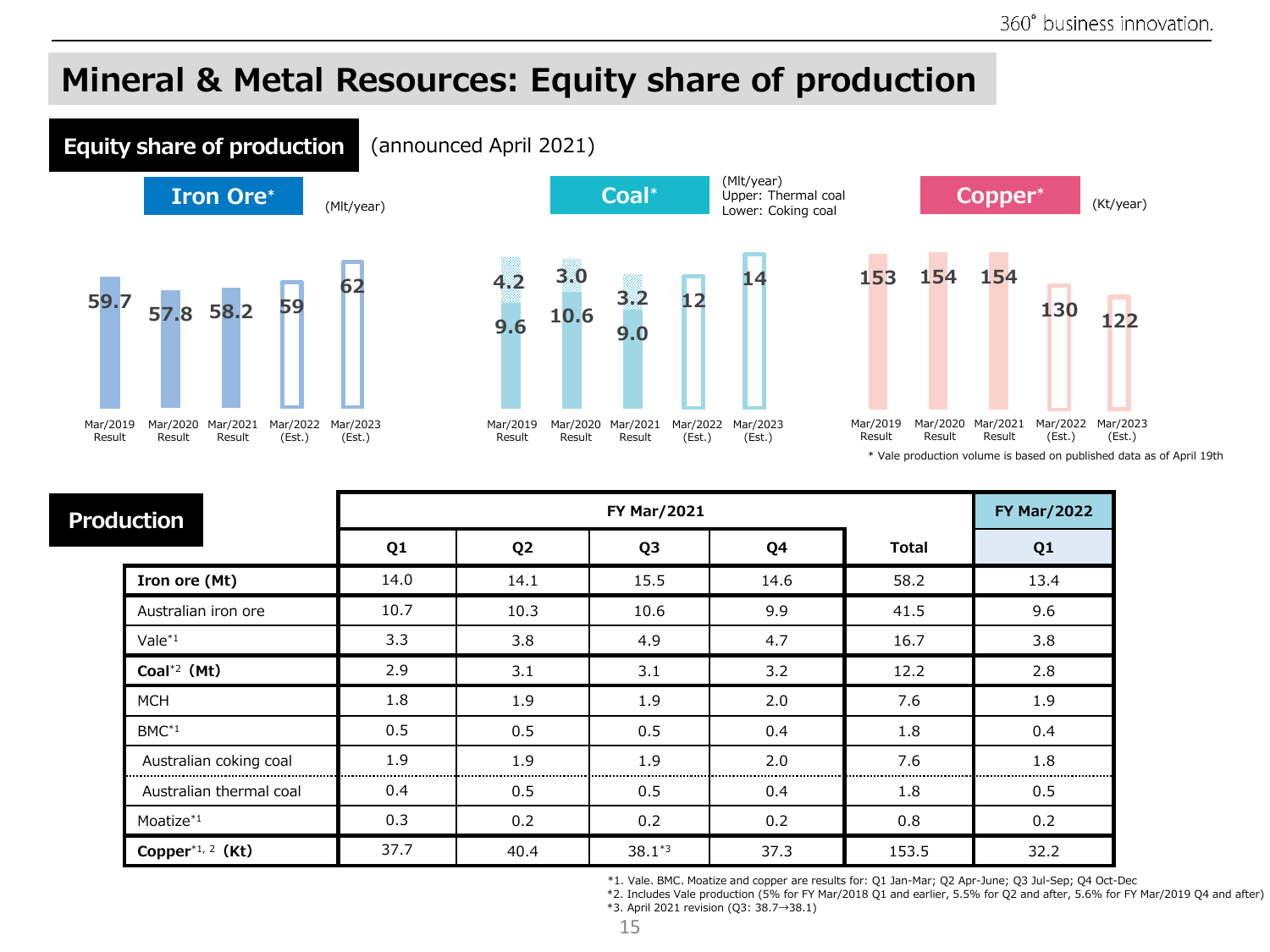#### **Mineral & Metal Resources: Main businesses**

| Product       | Name $*1$                                       | Location      | FY Mar/2021<br>Equity production | Main partner               | Equity ratio*4                                    | Revenue<br>recognition                                           |
|---------------|-------------------------------------------------|---------------|----------------------------------|----------------------------|---------------------------------------------------|------------------------------------------------------------------|
| Iron ore      | Robe River                                      | Australia     | 21.4 million tons                | Rio Tinto                  | 33.0%                                             | Consolidated<br>(partially accounted<br>for by equity<br>method) |
| Iron ore      | Mt. Newman / Yandi /<br>Goldsworthy / Jimblebar | Australia     | 20.1 million tons                | <b>BHP</b>                 | 7.0%                                              | Consolidated<br>(partially accounted<br>for by dividend)         |
| Iron ore      | Vale                                            | <b>Brazil</b> | 16.7 million tons <sup>*2</sup>  | Vale                       | 5.69%*6                                           | Dividend                                                         |
| Coal          | South Walker Creek / Poitrel                    | Australia     | 1.8 million tons*2               | <b>BHP</b>                 | 20.0%                                             | Equity method                                                    |
| Coal          | Kestrel                                         | Australia     | 1.1 million tons $*^2$           | EMR / Adaro                | 20.0%                                             | Consolidated                                                     |
| Coal          | Moranbah North / Grosvenor<br>Capcoal / Dawson  | Australia     | 6.5 million tons                 | Anglo American             | Various                                           | Consolidated                                                     |
| Coal          | Moatize / Nacala*5                              | Mozambique    | $0.8$ million tons <sup>*2</sup> | Vale                       | Moatize: approx.<br>15%<br>Nacala: approx.<br>50% | Moatize: Dividend<br>Nacala: Equity<br>method                    |
| Copper        | Collahuasi                                      | Chile         | 69.4 thousand<br>$tons*2}$       | Anglo American<br>Glencore | 12.0%                                             | Equity method                                                    |
| Copper        | Anglo American Sur                              | Chile         | 35.3 thousand<br>$tons*2}$       | Anglo American<br>Codelco  | 9.5%                                              | Equity method                                                    |
| <b>Nickel</b> | Coral Bay                                       | Philippines   | 3.4 thousand tons*3              | Sumitomo Metal<br>Mining   | 18.0%                                             | Equity method                                                    |
| <b>Nickel</b> | Taganito                                        | Philippines   | 4.6 thousand tons $*3$           | Sumitomo Metal<br>Mining   | 15.0%                                             | Dividend                                                         |

\*1. Includes JV names, company names, and project names

\*2. Jan-Dec 2020 results

\*3. Production capacity base

\*4. As of end of March 2021

\*5. Sale completed in Q1 of FY Mar/2022

\*6. As of end of June 2021

COPYRIGHT © MITSUI & CO., LTD. ALL RIGHTS RESERVED.

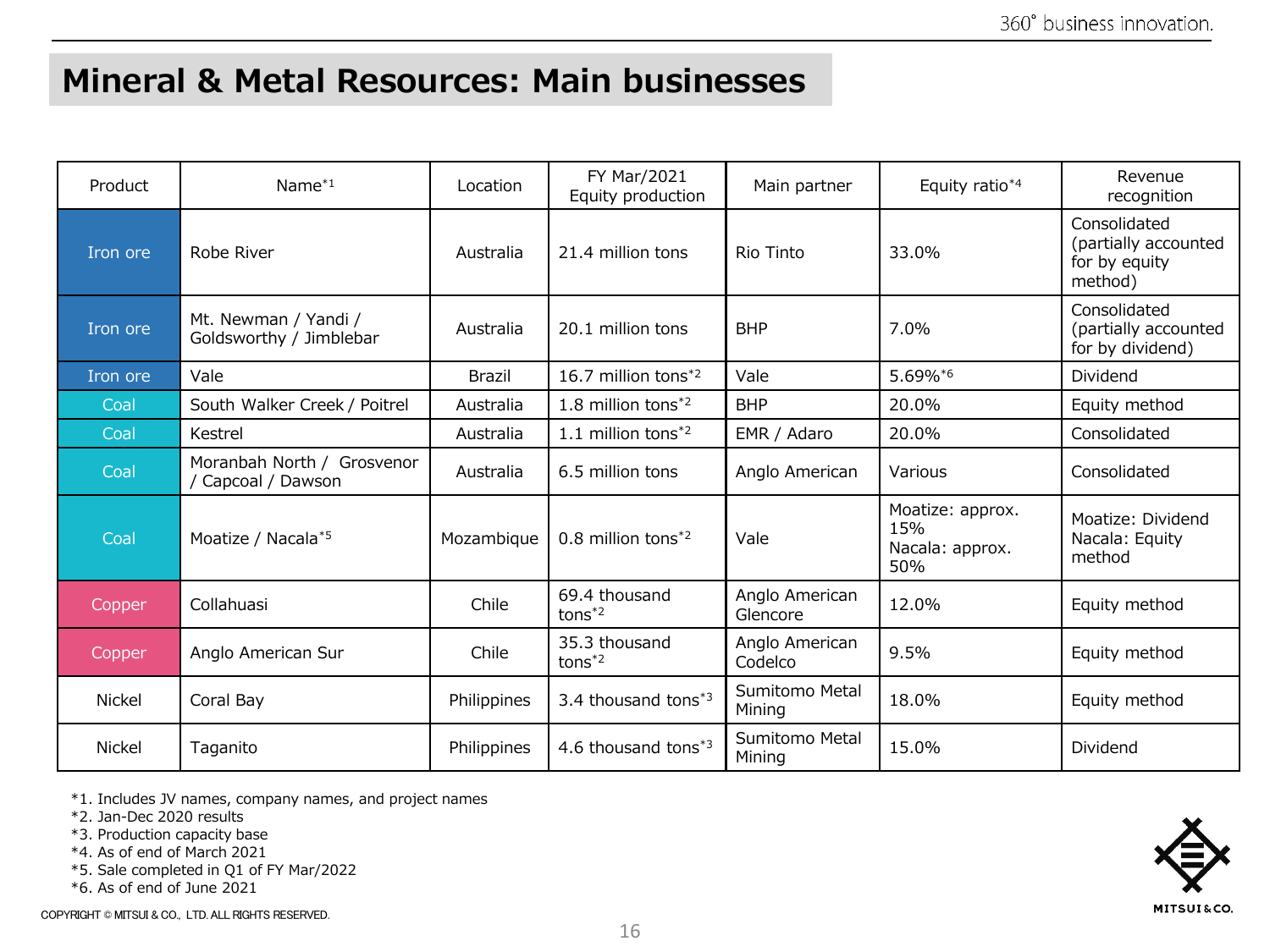## **Energy: Crude oil & gas – Equity share of production & reserves**



\*1. Oil equivalent

Mitsui's equity share of interests of consolidated subsidiaries, affiliates, and general investments

- \*2. Mitsui's share of sales is applied to certain projects
- \*3. According to Mitsui's assessment standards
- \*4. Updates to Mar/2021 numbers only

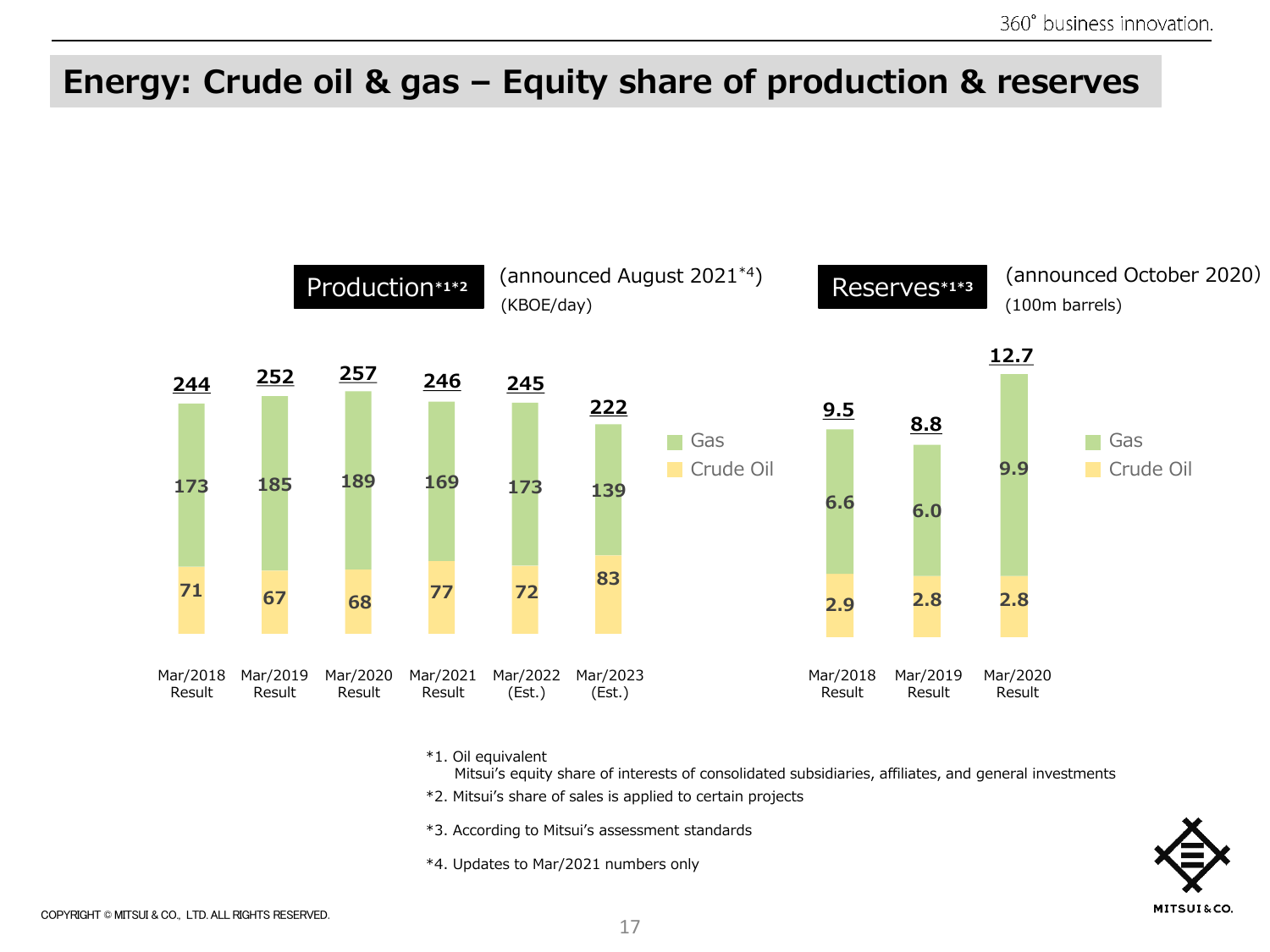## **Energy: Main businesses (producing assets only)**

(As of end Jun 2021)

| Prod<br>uct      | Project name                         | Shareholder composition/Interest holders<br>*= operator, Blue text= Mitsui participating entity                                                                                | <b>LNG: Production capacity</b><br><b>E&amp;P: Production</b><br>(most recent data)                 | Accounting<br>Period | Revenue Recognition                         |
|------------------|--------------------------------------|--------------------------------------------------------------------------------------------------------------------------------------------------------------------------------|-----------------------------------------------------------------------------------------------------|----------------------|---------------------------------------------|
| <b>LNG</b>       | Abu Dhabi                            | *ADNOC(70%), Mitsui(15%), BP(10%), TotalEnergies(5%)                                                                                                                           | LNG:5.80 million tons/year                                                                          | <b>NA</b>            | Dividend                                    |
| <b>LNG</b>       | Qatargas1                            | *OP(65%), TotalEnergies(10%), EM(10%), MILNED(7.5%), Marubeni(7.5%)                                                                                                            | LNG:9.60 million tons/year                                                                          | Mar.                 | Dividend                                    |
| <b>LNG</b>       | Qatargas 3                           | *QP(68.5%), Conoco Phillips(30%), Mitsui(1.5%)                                                                                                                                 | LNG:7.80 million tons/year                                                                          | Mar.                 | Dividend                                    |
| LNG <sup>'</sup> | Oman                                 | *MOG(51%), Shell(30%), Mitsui(2.77%), others                                                                                                                                   | LNG:7.10 million tons/year                                                                          | Dec.                 | Dividend                                    |
| <b>LNG</b>       | <b>Equatorial Guinea</b>             | *Marathon(60%), Sonagas(25%), Mitsui(8.5%), Marubeni(6.5%)                                                                                                                     | LNG:3.70 million tons/year                                                                          | Dec.                 | Dividend                                    |
| <b>LNG</b>       | Sakhalin II                          | *Gazprom(50%+1 share), Shell(27.5%-1 share), MSH(12.5%), Mitsubishi Corp(10%)                                                                                                  | LNG:11.60 million tons/year                                                                         | Dec.                 | Dividend                                    |
| <b>LNG</b>       | North West Shelf<br>(NWS)            | *Woodside, MIMI [Mitsui/Mitsubishi Corp=50:50], Shell, BP, BHPB, Chevron(16.7% each)                                                                                           | LNG:16.90 million tons/year<br>LPG:0.46 million tons/year<br>Crude oil/condensate:97<br>thousand BD | Dec.                 | Equity method                               |
| <b>LNG</b>       | Tangguh                              | *BP(40.2%), MI Berau[Mitsubishi Corp/INPEX=56:44](16.3%), KG Berau<br>[JOGMEC/Mitsui/Mitsubishi Corp/INPEX/JX=49.2:20.1:16.5:14.2](8.6%), KG<br>Wiriagar[Mitsui](1.4%), others | LNG:7.60 million tons/year<br>Crude oil/condensate: 6<br>thousand BD                                | Dec.                 | Equity method<br>/Consolidated              |
| <b>LNG</b>       | Cameron                              | *Sempra(50.2%), Mitsui, TotalEnergies, [Mitsubishi Corp/NYK](16.6% each)                                                                                                       | LNG:12.00 million tons/year                                                                         | Dec.                 | Equity method                               |
| <b>E&amp;P</b>   | MOECO/Thai offshore                  | *Chevron, *PTTEP, MOECO(18.2%)                                                                                                                                                 | Gas/crude oil/condensate:<br>400 thousand BD                                                        | Dec./ Mar.           | Consolidated<br>/Equity method<br>/Dividend |
| <b>E&amp;P</b>   | MEPME/Block9                         | *Occidental(50%), OQ(45%), MEPME(5%)                                                                                                                                           | <b>NA</b>                                                                                           | Dec.                 | Consolidated                                |
| E&P              | MEPME/Block27                        | *Occidental(65%), MEPME(35%)                                                                                                                                                   | <b>NA</b>                                                                                           | Dec.                 | Consolidated                                |
| E&P              | MEPME/Block3&4                       | *CCED(50%), Tethys(30%), MEPME(20%)                                                                                                                                            | <b>NA</b>                                                                                           | Dec.                 | Consolidated                                |
| <b>E&amp;P</b>   | MEPUK/Alba                           | *Ithaca Energy(23.4%), MEPUK(13.3%), others                                                                                                                                    | Crude oil: 8 thousand BD                                                                            | Dec.                 | Consolidated                                |
| E&P              | MEPIT/Tempa Rossa                    | *TotalEnergies (50%), Shell(25%), MEPIT(25%)                                                                                                                                   | <b>NA</b>                                                                                           | Dec.                 | Consolidated                                |
| <b>E&amp;P</b>   | MEPAU/Greater Enfield                | *Woodside(60%), MEPAU(40%)                                                                                                                                                     | <b>NA</b>                                                                                           | Dec.                 | Consolidated                                |
| <b>E&amp;P</b>   | MEPAU/Kipper                         | *EM(32.5%), BHP(32.5%), MEPAU(35%)                                                                                                                                             | <b>NA</b>                                                                                           | Dec.                 | Consolidated                                |
| E&P              | MEPAU&AWE/Casino,<br>Henry, Netherby | *Cooper(50%), AWE(25%), MEPAU(25%)                                                                                                                                             | Gas/condensate: 5 thousand BD                                                                       | Dec.                 | Consolidated                                |
| <b>E&amp;P</b>   | MEPAU/Meridian                       | *WestSide(51%), MEPAU(49%)                                                                                                                                                     | Gas: 7 thousand BD                                                                                  | Dec.                 | Consolidated                                |
| <b>E&amp;P</b>   | MOEX North<br>America/Kaikias        | *Shell(80%), MOEX NA(20%)                                                                                                                                                      | <b>NA</b>                                                                                           | Dec.                 | Consolidated                                |
| E&P              | MEPTX/Eagle Ford                     | *Mesquite(50%), KNOC(25%), Venado Oil&Gas (12.5%), MEPTX(12.5%)                                                                                                                | Gas/condensate/NGL:81<br>thousand BD                                                                | Dec.                 | Consolidated                                |
| E&P              | MEPUSA/Marcellus                     | *Chesapeake(32.5%), ALTA(32.5%), Equinor(15.5%), MEPUSA(11%), others                                                                                                           | Gas: 2,391MMCF/D                                                                                    | Dec.                 | Consolidated                                |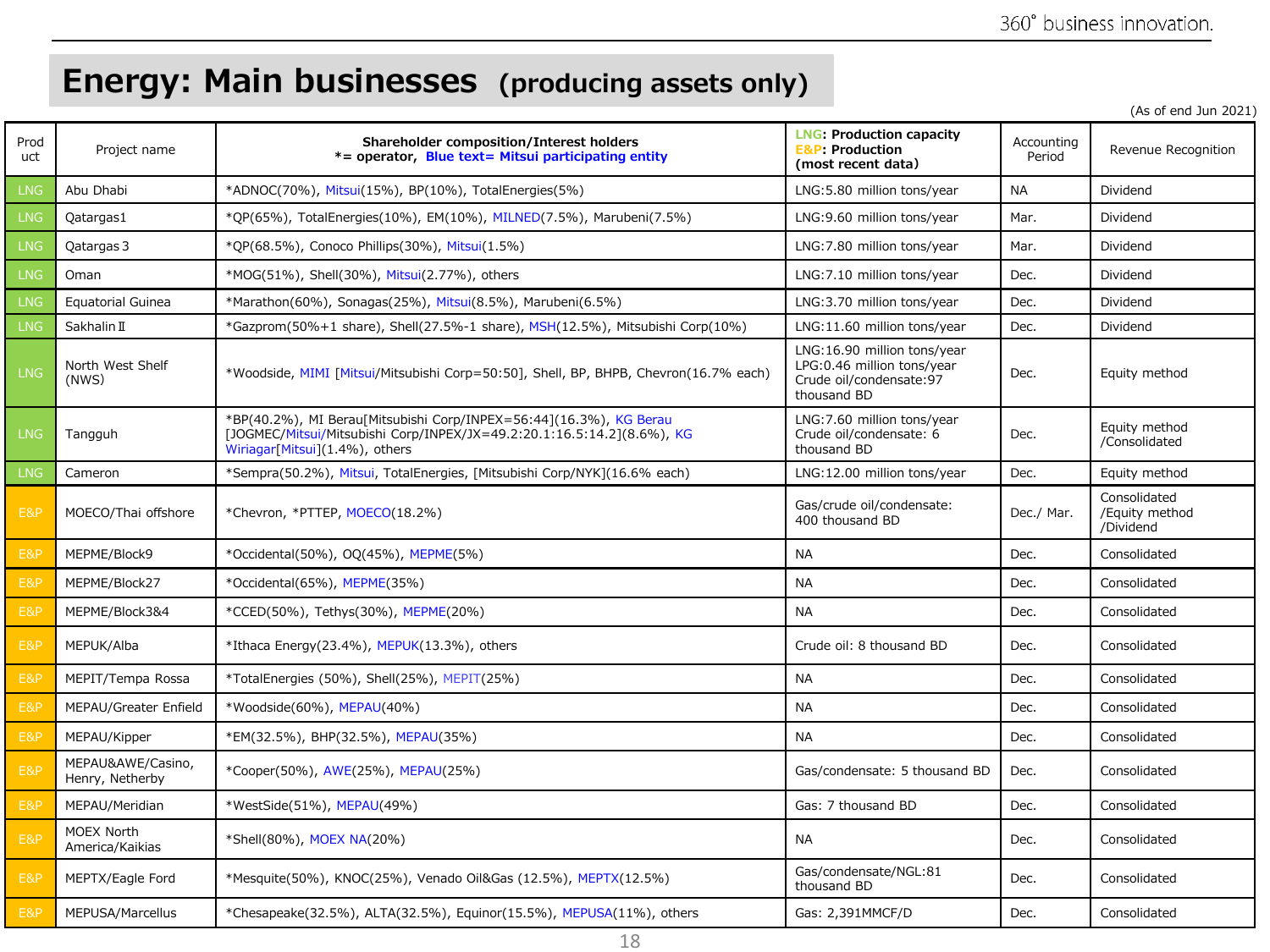#### **Power generation portfolio**

Net generation capacity (Mitsui's share): **11.0**GW (Gross generation capacity: 40GW)

(As of end of March 2021)



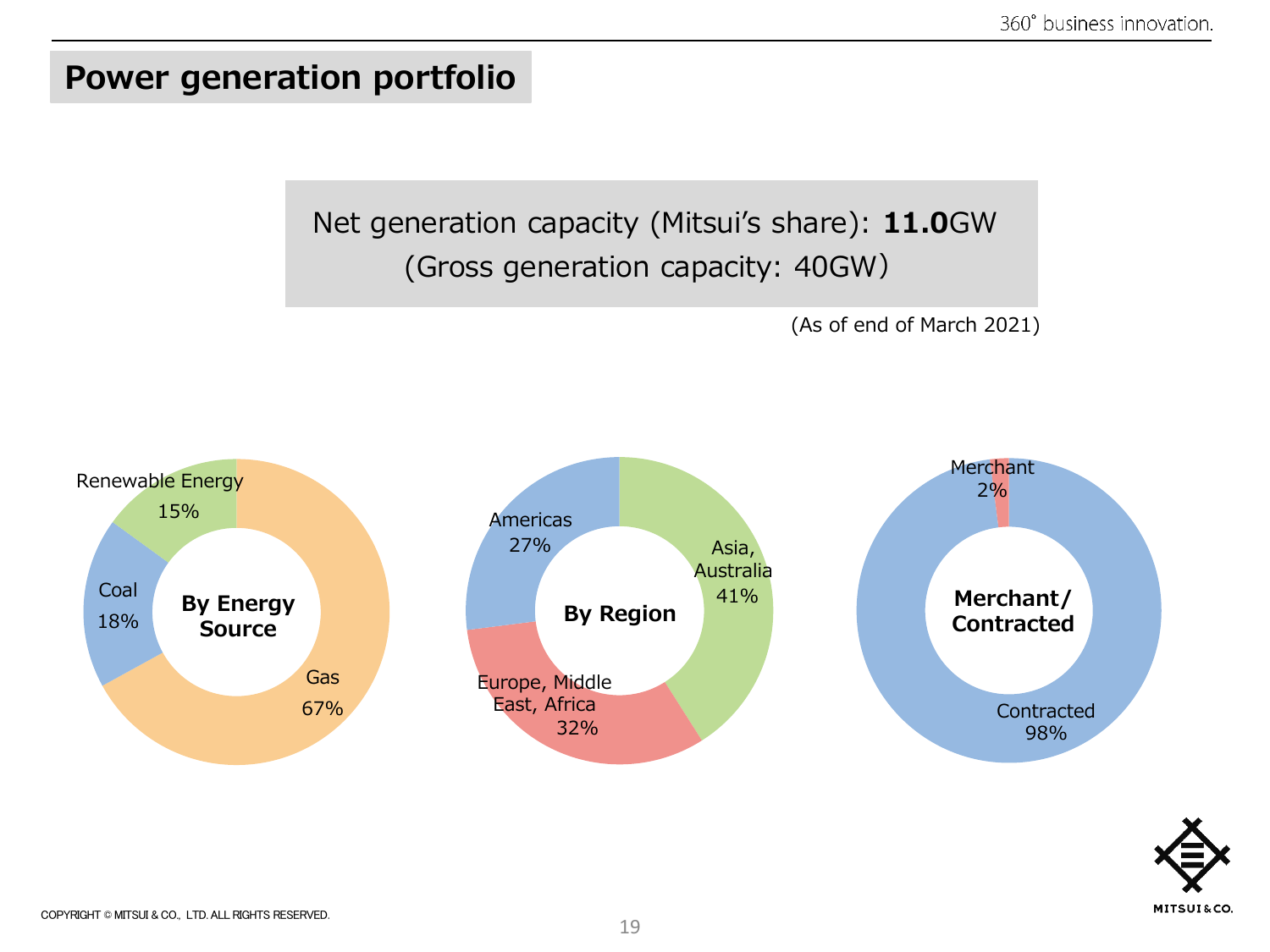## **Breakdown of Valuation gain/loss special factors**

(Unit: ¥billion)

| <b>FY Mar/2021</b>                                       | Q1     | Q <sub>2</sub> | Q3      | Q4      | Full year |
|----------------------------------------------------------|--------|----------------|---------|---------|-----------|
| Mineral & Metal Resources                                |        |                |         |         |           |
| Moatize/Nacala impairment                                | $-4.1$ | $-15.6$        | $-39.1$ |         | $-58.9$   |
| Others                                                   |        | $-1.7$         | $-2.9$  | $-0.3$  | $-4.9$    |
| Total                                                    | $-4.1$ | $-17.3$        | $-42.0$ | $-0.3$  | $-63.7$   |
| Energy                                                   |        |                |         |         |           |
| DTA from U.S. subsidiary<br>restructuring                |        |                | 39.0    |         | 39.0      |
| MEPIT/Tempa Rossa<br>impairment                          |        |                | $-23.4$ | 5.9     | $-17.5$   |
| MEPAU impairment etc.                                    |        |                |         | $-11.5$ | $-11.5$   |
| Others                                                   | $-1.2$ | $-1.0$         | 0.0     | $-1.3$  | $-3.5$    |
| Total                                                    | $-1.2$ | $-1.0$         | 15.6    | $-6.9$  | 6.5       |
| Machinery & Infrastructure                               |        |                |         |         |           |
| IPP related MtM                                          | $-0.4$ | $-0.7$         | 0.7     | 0.4     | 0.0       |
| Rolling stock lease business<br>impairment               |        | $-4.9$         | $-4.2$  | 0.2     | $-8.9$    |
| Moatize/Nacala impairment<br>UK passenger transportation | $-1.0$ | $-3.9$         | $-9.8$  |         | $-14.7$   |
| business losses                                          |        |                |         | $-11.0$ | $-11.0$   |
| Others                                                   |        | $-0.5$         | $-3.1$  | $-3.9$  | $-7.5$    |
| Total<br>Chemicals                                       | $-1.4$ | $-10.0$        | $-16.4$ | $-14.3$ | $-42.1$   |
| Others                                                   | 1.9    | 0.6            | 6.0     | 0.8     | 9.3       |
| Total                                                    | 1.9    | 0.6            | 6.0     | 0.8     | 9.3       |
| Iron & Steel Products                                    |        |                |         |         |           |
| Others                                                   |        | 0.2            | $-0.1$  | 0.2     | 0.3       |
| Total                                                    | 0.0    | 0.2            | $-0.1$  | 0.2     | 0.3       |
| Lifestyle                                                |        |                |         |         |           |
| IHH ops in India: goodwill<br>impairment                 | $-2.5$ |                |         |         | $-2.5$    |
| Fashion business/valuation loss,<br>DTA reversal         |        |                |         | $-1.4$  | $-1.4$    |
| Others                                                   | 0.8    |                | $-0.8$  | 2.7     | 2.7       |
| Total                                                    | $-1.7$ | 0.0            | $-0.8$  | 1.3     | $-1.2$    |
| Innovation & Corporate Development                       |        |                |         |         |           |
| Reversal of impairment loss on<br>land                   |        |                | 4.3     |         | 4.3       |
| Reversal of land-holding related<br>tax liabilities      |        |                | 1.9     |         | 1.9       |
| Others                                                   |        |                | $-1.2$  |         | $-1.2$    |
| Total                                                    | 0.0    | 0.0            | 5.0     | 0.0     | 5.0       |

| <b>FY Mar/2022</b>                 | Q1     | Q <sub>2</sub> | Q3 | Q4 | Full year |
|------------------------------------|--------|----------------|----|----|-----------|
| Mineral & Metal Resources          |        |                |    |    |           |
| Collahuasi restructuring           | 6.2    |                |    |    | 6.2       |
| Others                             | $-0.5$ |                |    |    | $-0.5$    |
| Total                              | 5.7    |                |    |    | 5.7       |
| Energy                             |        |                |    |    |           |
| Others                             | $-3.2$ |                |    |    | $-3.2$    |
| Total                              | $-3.2$ |                |    |    | $-3.2$    |
| Machinery & Infrastructure         |        |                |    |    |           |
| IPP related MtM                    | $-0.4$ |                |    |    | $-0.4$    |
| Others                             | $-0.2$ |                |    |    | $-0.2$    |
| Total                              | $-0.6$ |                |    |    | $-0.6$    |
| Chemicals                          |        |                |    |    |           |
| Others                             |        |                |    |    |           |
| Total                              | 0.0    |                |    |    | 0.0       |
| Iron & Steel Products              |        |                |    |    |           |
| Others                             |        |                |    |    |           |
| Total                              | 0.0    |                |    |    | 0.0       |
| Lifestyle                          |        |                |    |    |           |
| Others                             | 0.2    |                |    |    | 0.2       |
| Total                              | 0.2    |                |    |    | 0.2       |
| Innovation & Corporate Development |        |                |    |    |           |
| Others                             | $-1.3$ |                |    |    | $-1.3$    |
| Total                              | $-1.3$ |                |    |    | $-1.3$    |

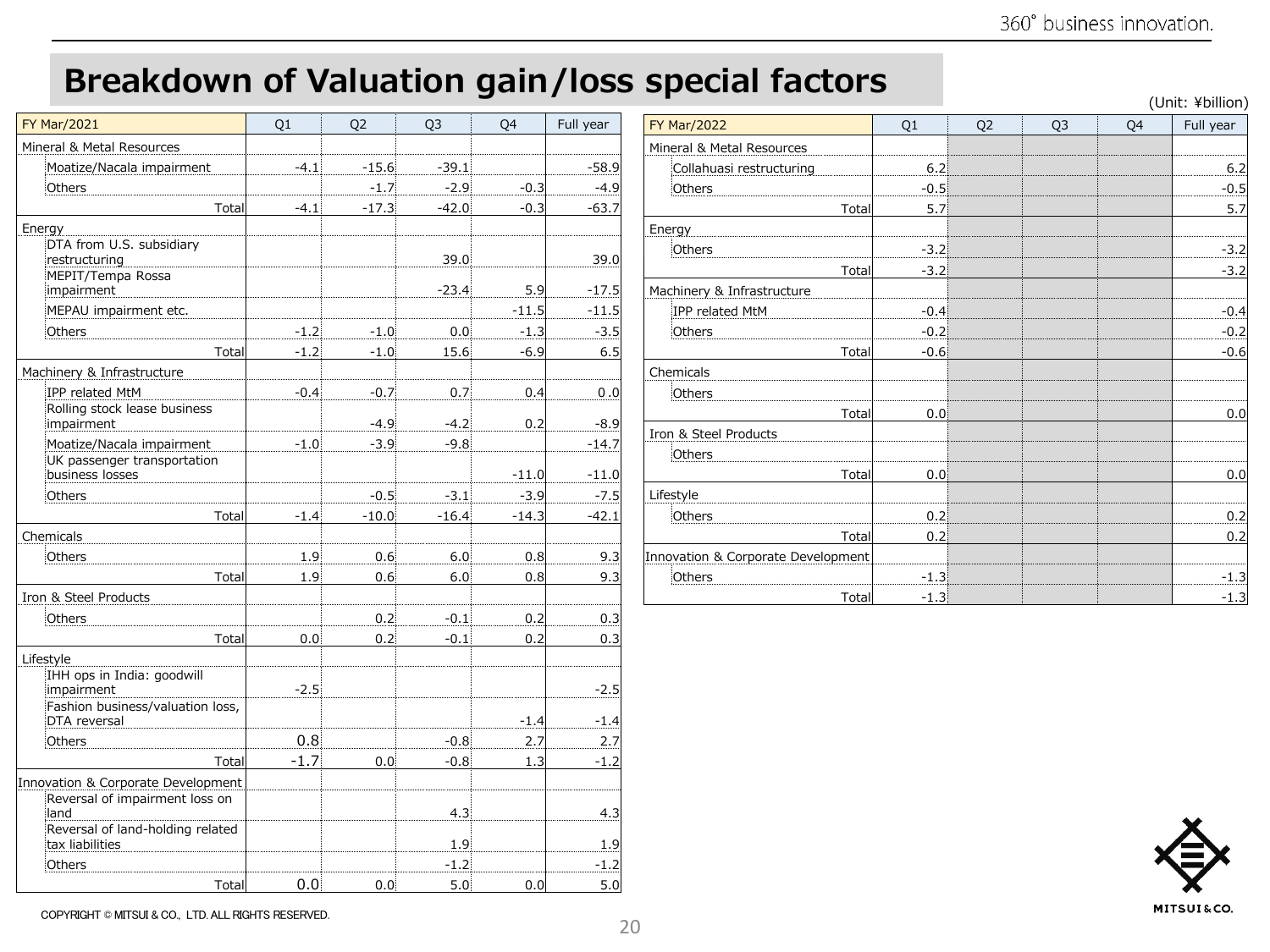## 4 Segment Data

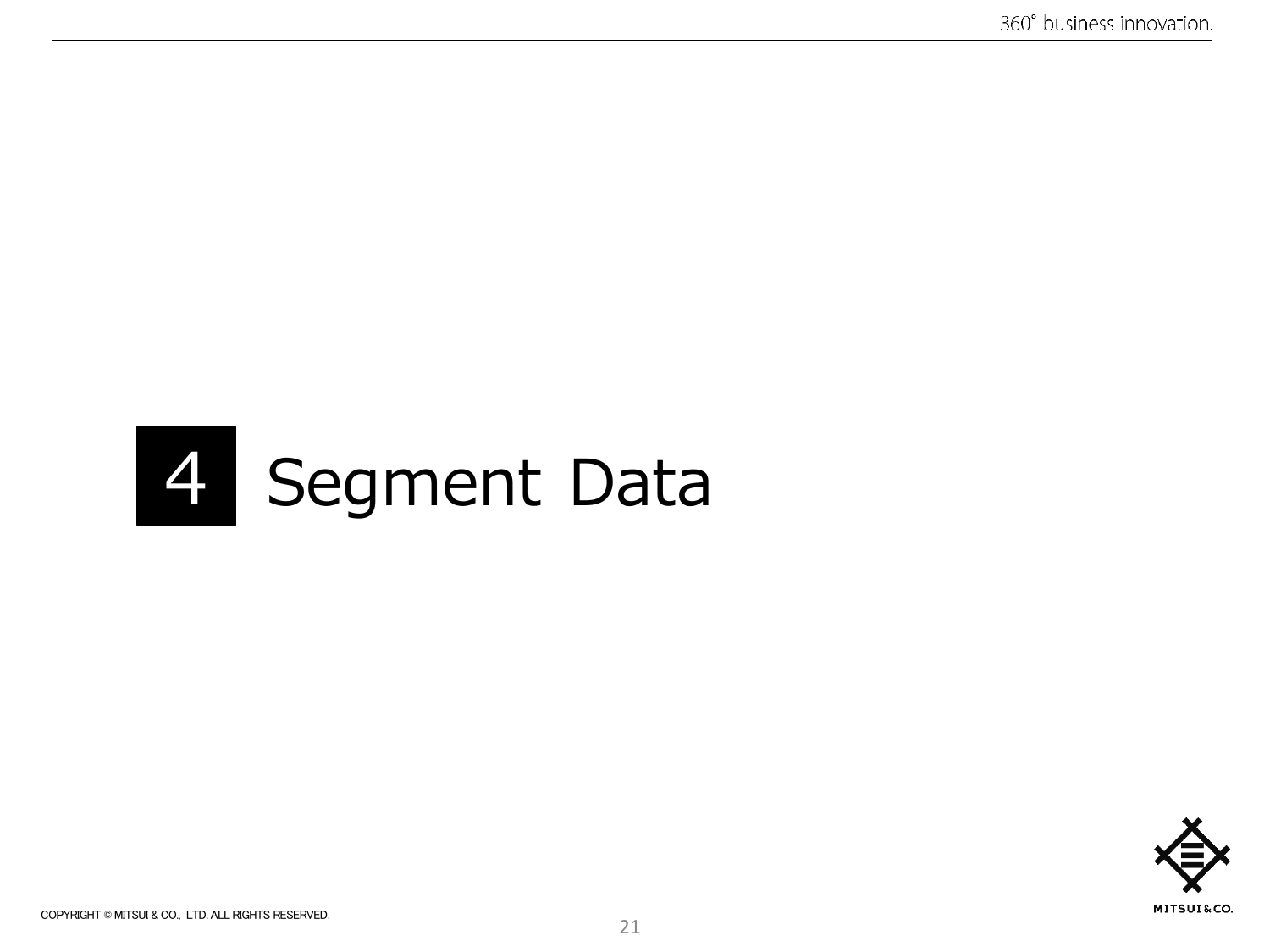#### **Mineral & Metal Resources** COCF, PAT revised upwards mainly due to strong iron ore prices

|               | Results                                                            | <b>FY</b><br>Mar/21<br>Q1 | FY<br>Mar/22<br>Q1 | Change              |              | Contributing factors                                                                                    | <b>Revised FY</b><br>Mar/22 yearly<br>forecasts | Progress*2                                       | FY Mar/22<br>initial plan | <b>FY</b><br>Mar/21 | Investment CF                              |                                         | (Unit: billion yen)<br>$\blacksquare$ IN<br>$\blacksquare$ OUT |
|---------------|--------------------------------------------------------------------|---------------------------|--------------------|---------------------|--------------|---------------------------------------------------------------------------------------------------------|-------------------------------------------------|--------------------------------------------------|---------------------------|---------------------|--------------------------------------------|-----------------------------------------|----------------------------------------------------------------|
|               | <b>Core operating CF</b>                                           | 41.9                      | 127.4              | $+85.5$             | sales price) | ↑ Iron ore in Australia (increase in                                                                    | 480.0                                           | 27%                                              | 290.0                     | 308.1               |                                            |                                         |                                                                |
|               | Q1 profit<br>(Valuation gain/loss<br>special factors)              | 32.2<br>$(-4.1)$          | 119.0<br>(5.7)     | $+86.8$<br>$(+9.8)$ |              |                                                                                                         | 420.0                                           | 28%                                              | 260.0                     | 179.9<br>$(-63.7)$  | 16.8                                       | 3.2                                     | 60.6                                                           |
|               | Gross profit                                                       | 50.3                      | 106.8              |                     |              | +56.5 $\uparrow$ Iron ore in Australia (increase in sales price)                                        |                                                 |                                                  |                           | 251.2               |                                            | $-17.1$                                 | $-18.8$                                                        |
|               | Profit (Loss)<br>from equity<br>investments                        | 13.4                      | 31.8               | $+18.4$             |              | Tron ore in Australia (increase in sales price)<br>The Collahuasi copper mine (increase in sales price) | 70.4                                            | $-67.1$                                          |                           |                     |                                            |                                         |                                                                |
|               | Dividend income                                                    | 2.5                       | 21.7               |                     |              | $+19.2$ T Vale, Iron ore in Australia (increased dividend)                                              |                                                 |                                                  |                           | 59.8                | <b>FY</b>                                  | <b>FY</b>                               | <b>FY</b>                                                      |
|               | Selling, general<br>and<br>administrative<br>expenses              | $-10.4$                   | $-7.4$             | $+3.0$              |              |                                                                                                         |                                                 |                                                  |                           | $-72.3$             | Mar/2021<br>Main investments and recycling | Mar/2021<br>O1                          | Mar/2022<br>Q1                                                 |
|               | Others                                                             | $-23.6$                   | $-33.9$            | $-10.3$             |              |                                                                                                         |                                                 |                                                  |                           | $-129.2$            | $+57.6$                                    |                                         | (IN) Loan collection in the copper business                    |
|               | $2,684.8$ +118.3 <sup>*</sup><br><b>Total assets</b>               |                           |                    |                     |              |                                                                                                         |                                                 |                                                  |                           | 2,566.5             |                                            | Coal operations in Australia            | (OUT) Iron ore operations in Australia -13.1                   |
|               | Results of main affiliated companies                               |                           |                    |                     |              |                                                                                                         | Quarterly trends<br><b>Core operating CF</b>    | $Q1$ $Q2$<br>$\blacksquare$ 03 $\blacksquare$ 04 | Forecast                  |                     | Profit for the year                        | $Q1$ $Q2$<br>$\Box$ Q3 $\Box$ Q4 $\Box$ | Forecast                                                       |
|               | Company name                                                       |                           | FY Mar/21<br>Q1    | FY Mar/22<br>Q1     | Change       | FY Mar/21                                                                                               |                                                 |                                                  |                           |                     |                                            |                                         |                                                                |
| Consolidated  | Iron ore operations in<br>Australia <sup>*3</sup>                  |                           | 41.1               | 92.0                | $+50.9$      | 224.2                                                                                                   |                                                 |                                                  | 480.0                     |                     |                                            |                                         | 420.0                                                          |
|               | Coal operations in Australia*3                                     |                           | $-2.0$             | 0.7                 | $+2.7$       | $-5.8$                                                                                                  | 308.1                                           |                                                  |                           |                     |                                            |                                         |                                                                |
|               | Moatize coal business and<br>infrastructure projects <sup>*4</sup> |                           | $-6.7$             |                     | $+6.7$       | $-77.9$                                                                                                 | 102.9                                           |                                                  | 352.6                     |                     |                                            |                                         | 301.0                                                          |
| Equity-method | Oriente Copper Netherlands                                         |                           | $-1.2$             | 2.5                 | $+3.7$       | $-1.5$                                                                                                  | 108.0                                           |                                                  |                           |                     | 179.9                                      |                                         |                                                                |
|               | Japan Collahuasi Resources                                         |                           | 2.1                | 12.2                | $+10.1$      | 14.7                                                                                                    | 55.3                                            |                                                  | 127.4                     |                     | 103.0<br>$\frac{5.6}{39.1}$                |                                         | ana ny faritr'i<br>119.0                                       |
|               | Inner Mongolia Erdos Electric                                      |                           | 0.8                | 2.3                 | $+1.5$       | 7.4                                                                                                     | 41.9                                            |                                                  |                           |                     | 32.2                                       |                                         |                                                                |
|               | Power & Metallurgical                                              |                           |                    |                     |              |                                                                                                         | <b>FY</b><br>Mar/2021                           |                                                  | <b>FY</b><br>Mar/2022     |                     | <b>FY</b><br>Mar/2021                      |                                         | <b>FY</b><br>Mar/2022                                          |

\*1. Change since the end of FY Mar/21

\*2. Progress against the revised full-year earnings forecast

\*3. A portion of profit/loss was accounted for by the equity method

\*4. Sold in FY Mar/22 Q1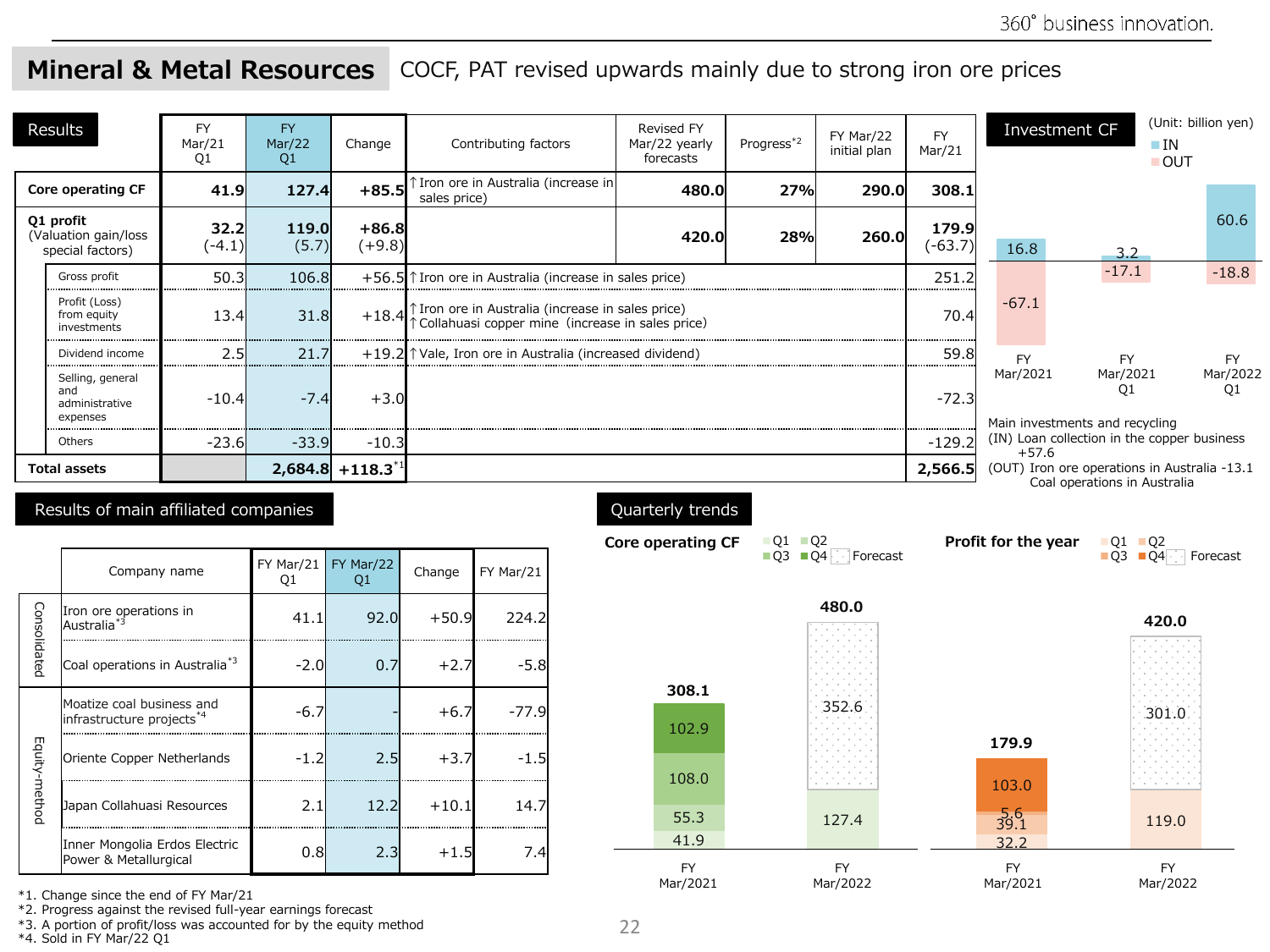#### COCF, PAT revised upwards mainly due to strong oil and gas prices **Energy**

| Results |                                                       | <b>FY</b><br>Mar/21<br>Q1 | <b>FY</b><br>Mar/22<br>Q1 | Change             | Contributing factors                                     | <b>Revised FY</b><br>Mar/22 yearly<br>forecasts | Progress*2 | FY Mar/22<br>initial plan | <b>FY</b><br>Mar/21 |                       | Investment CF<br>$\blacksquare$ IN                                        | (Unit: billion yen)<br><b>OUT</b> |
|---------|-------------------------------------------------------|---------------------------|---------------------------|--------------------|----------------------------------------------------------|-------------------------------------------------|------------|---------------------------|---------------------|-----------------------|---------------------------------------------------------------------------|-----------------------------------|
|         | Core operating CF                                     | 36.4                      | 47.2                      |                    | $+10.8$ T Increase in oil and gas prices                 | 200.0                                           | 24%        | 170.0                     | 123.2               | 7.4                   | $\Box$ 0.7                                                                | 10.6                              |
|         | Q1 profit<br>(Valuation gain/loss<br>special factors) | 3.5<br>$(-1.2)$           | $-1.2$<br>$(-3.2)$        | $-4.7$<br>$(-2.0)$ |                                                          | 70.0                                            | 0%         | 50.0                      | 27.2<br>(6.5)       |                       | $-29.3$                                                                   | $-26.9$                           |
|         | Gross profit                                          | 25.6                      | 18.0                      |                    | $-7.6$ . Decrease in LNG and oil trading related revenue |                                                 |            |                           | 62.9                | $-133.3$              |                                                                           |                                   |
|         | Profit (Loss)<br>from equity<br>investments           | 5.7                       | 6.5                       | $+0.8$             |                                                          |                                                 |            |                           | 18.8                |                       |                                                                           |                                   |
|         | Dividend income                                       | 2.1                       | 4.1                       | $+2.0$             |                                                          |                                                 |            |                           | 25.1                |                       |                                                                           |                                   |
|         | Selling, general<br>and<br>administrative<br>expenses | $-11.1$                   | $-12.3$                   | $-1.2$             |                                                          |                                                 |            |                           | $-47.2$             | <b>FY</b><br>Mar/2021 | <b>FY</b><br>Mar/2021<br>O1                                               | <b>FY</b><br>Mar/2022<br>O1       |
|         | Others                                                | $-18.8$                   | $-17.5$                   | $+1.3$             |                                                          |                                                 |            |                           | $-32.4$             | (OUT)                 | Main investments and recycling                                            |                                   |
|         | <b>Total assets</b>                                   |                           | 2,662.5                   | $+96.2^{*1}$       |                                                          |                                                 |            |                           | 2,566.3             |                       | LNG project under development (Area1) -12.1<br>Oil and gas projects -10.1 |                                   |

#### Results of main affiliated companies

|               | Company name                             | Q1      | FY Mar/21  FY Mar/22<br>Q1 | Change | FY Mar/21 |
|---------------|------------------------------------------|---------|----------------------------|--------|-----------|
|               | Mitsui Oil Exploration <sup>*3</sup>     | 2.01    | $-1.1$                     | $-3.1$ | 2.7       |
|               | Mitsui E&P Australia                     | $-2.6$  | $-2.1$                     | $+0.5$ | $-10.0$   |
| Consolidated  | AWE                                      | $-0.31$ | $-0.1$                     | $+0.2$ | $-1.2$    |
|               | Mitsui E&P USA                           | 0.2     | 4.3                        | $+4.1$ | 1.9       |
|               | <b>MEP Texas Holdings</b>                | 0.01    | 0.7                        | $+0.7$ | $-0.4$    |
|               | Mitsui & Co. Energy Trading Singapore    | 6.5     | $-0.6$                     | $-7.1$ | 7.9       |
|               | Mitsui E&P Mozambique Area 1             | 0.1     | 0.0                        | $-0.1$ | $-0.6$    |
| Equity-method | Mitsui & Co. LNG Investment USA          | 0.6     | 3.8                        | $+3.2$ | 8.9       |
|               | Japan Australia LNG (MIMI) <sup>*4</sup> |         |                            |        |           |
|               | Japan Arctic LNG                         | $-1.6$  | $-2.5$                     | $-0.9$ | $-6.0$    |

#### Quarterly trends



we consume the end of FY Mar/21 \*2. Progress against the revised full-year earnings forecast \*1. Change since the end of FY Mar/21 \*2. Progress against the revised full-year earnings forecast 23<br>\*3. A portion of profit/loss was accounted for by the equity method \*4. Results not disclosed due to confidentiality agr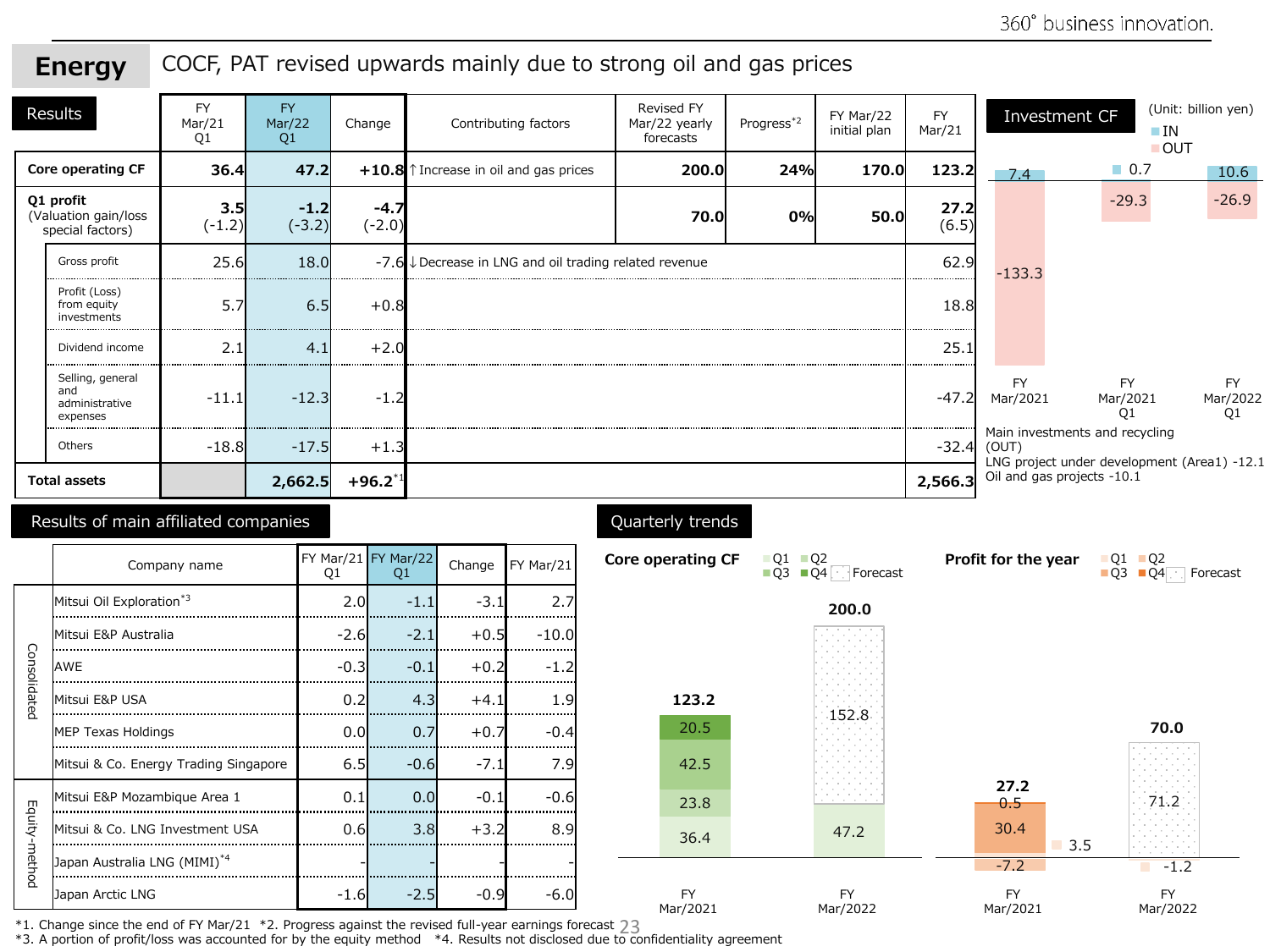|      | Results                                               | <b>FY</b><br>Mar/21<br>O <sub>1</sub> | <b>FY</b><br>Mar/22<br>Q1 | Change                      | Contributing factors                                                                                   | <b>Revised FY</b><br>Mar/22 yearly<br>forecasts | Progress <sup>*2</sup> | FY Mar/22<br>initial plan                                                     | <b>FY</b><br>Mar/21 | Investment CF         |                                                  | (Unit: billion yen)<br>$\blacksquare$ IN<br>OUT |
|------|-------------------------------------------------------|---------------------------------------|---------------------------|-----------------------------|--------------------------------------------------------------------------------------------------------|-------------------------------------------------|------------------------|-------------------------------------------------------------------------------|---------------------|-----------------------|--------------------------------------------------|-------------------------------------------------|
|      | Core operating CF                                     | 12.9                                  | 38.0                      | $+25.1$                     | ↑ Increase in dividend from equity<br>method affiliates                                                | 100.0                                           | 38%                    | 100.0                                                                         | 78.7                |                       |                                                  |                                                 |
|      | Q1 profit<br>(Valuation gain/loss<br>special factors) | 18.5<br>$(-1.4)$                      | 29.2<br>$(-0.6)$          | $+10.7$<br>$(+0.8)$         |                                                                                                        | 37%<br>80.0<br>80.0                             |                        |                                                                               |                     | 42.3                  | 24.0                                             |                                                 |
|      | 26.7<br>32.0<br>Gross profit                          |                                       |                           |                             | $+5.3$ T Increase in profit mainly at automotive related subsidiaries                                  |                                                 |                        |                                                                               |                     |                       |                                                  | 10.3                                            |
|      | Profit (Loss)<br>from equity<br>investments           | 17.3                                  | 28.7                      |                             | +11.4 T Strong performance in automotive and commercial vehicle business primarily in<br>North America |                                                 |                        |                                                                               | 95.3                | $-53.0$               | $-8.8$                                           | $-8.9$                                          |
|      | Dividend income                                       | $-0.2$<br>1.4<br>1.6                  |                           |                             |                                                                                                        |                                                 |                        |                                                                               | 3.9                 |                       |                                                  |                                                 |
|      | Selling, general<br>and<br>administrative<br>expenses | $-29.2$                               | $-31.2$                   | $-2.0$                      |                                                                                                        |                                                 |                        |                                                                               | $-132.9$            | <b>FY</b><br>Mar/2021 | <b>FY</b><br>Mar/2021                            | <b>FY</b><br>Mar/2022                           |
|      | Others                                                | $+2.1$                                | $-1.7$                    | $-3.8$                      |                                                                                                        |                                                 |                        |                                                                               | $-28.1$             |                       | O <sub>1</sub><br>Main investments and recycling | O <sub>1</sub>                                  |
|      | <b>Total assets</b>                                   |                                       | 2,339.2                   | $+47.9^{*1}$                |                                                                                                        |                                                 |                        |                                                                               | 2,291.3             |                       |                                                  |                                                 |
|      | Results of main affiliated companies                  |                                       |                           |                             |                                                                                                        | Quarterly trends                                |                        |                                                                               |                     |                       |                                                  |                                                 |
|      |                                                       | Company name                          |                           | FY Mar/21   FY Mar/22<br>Q1 | FY Mar/21<br>Change<br>Q1                                                                              | Core operating CF                               |                        | $\blacksquare$ Q1 $\blacksquare$ Q2<br>$\Box$ Q3 $\Box$ Q4<br><b>Forecast</b> |                     | Profit for the year   | $Q1$ $Q2$                                        | $\Box$ Q3 $\Box$ Q4 $\Box$ Forecast             |
| Cons | Mitsui & Co. Plant Systems                            |                                       |                           | 0.2                         | 0.5<br>2.2<br>$+0.3$<br>                                                                               |                                                 |                        |                                                                               |                     |                       |                                                  |                                                 |

#### **Machinery & Infrastructure**

|               | Company name                                                    | FY Mar/21<br>Q1 | FY Mar/22<br>Q1 | Change | FY Mar/21 |
|---------------|-----------------------------------------------------------------|-----------------|-----------------|--------|-----------|
|               | Mitsui & Co. Plant Systems                                      | 0.2             | 0.5             | $+0.3$ | 2.2       |
| Consolidatec  | Rolling stock leasing businesses <sup>*3</sup>                  | 0.0             | 0.6             | $+0.6$ | $-9.2$    |
|               | Construction & industrial machinery<br>businesses <sup>*3</sup> | 2.4             | 2.8             | $+0.4$ | 7.7       |
|               | <b>IPP</b> businesses                                           | 2.2             | 5.0             | $+2.8$ | 27.7      |
|               | FPSO/FSO leasing businesses                                     | 2.0             | 2.0             | 0.0    | 7.1       |
|               | Gas distribution companies                                      | 1.1             | 1.8             | $+0.7$ | 6.8       |
| Equity-method | Penske Automotive Group                                         | 0.9             | 3.3             | $+2.4$ | 9.5       |
|               | <b>MBK USA Commercial Vehicles</b>                              | 0.5             | 3.6             | $+3.1$ | 10.7      |
|               | Asian motor vehicle businesses                                  | 1.7             | 2.2             | $+0.5$ | 3.6       |
|               | VLI                                                             | -0.4            | $-2.8$          | $-2.4$ | 0.0       |

\*1. Change since the end of FY Mar/21  $*2$ . Progress against the revised full-year earnings forecast 24

\*3. . A portion of profit/loss was accounted for by the equity method

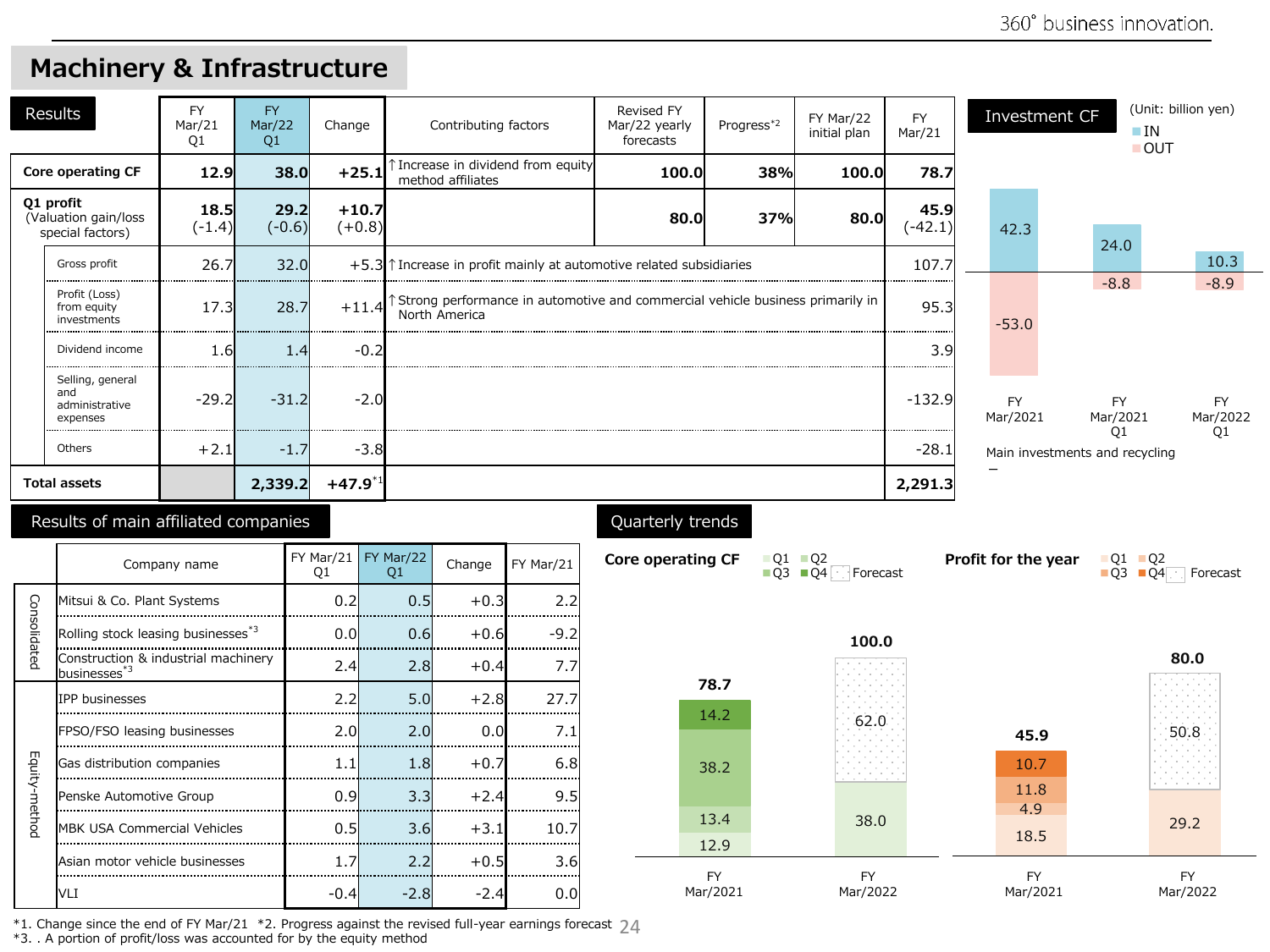#### **Chemicals**

| Results                                               | <b>FY</b><br>Mar/21<br>O <sub>1</sub> | <b>FY</b><br>Mar/22<br>Q1 | Change             | Contributing factors                                          | Revised FY<br>Mar/22 yearly<br>forecasts | Progress <sup>*2</sup> | FY Mar/22<br>initial plan | <b>FY</b><br>Mar/21 |                       | Investment CF                                    | $\blacksquare$ IN<br><b>OUT</b> | (Unit: billion yen)   |
|-------------------------------------------------------|---------------------------------------|---------------------------|--------------------|---------------------------------------------------------------|------------------------------------------|------------------------|---------------------------|---------------------|-----------------------|--------------------------------------------------|---------------------------------|-----------------------|
| Core operating CF                                     | 15.7                                  | 24.5                      | $+8.8$             | ↑ Steady trading and commodity<br>market                      | 55.0                                     | 45%                    | 55.0                      | 62.5                |                       |                                                  |                                 |                       |
| Q1 profit<br>(Valuation gain/loss<br>special factors) | 6.3<br>(1.9)                          | 15.9<br>(0.0)             | $+9.6$<br>$(-1.9)$ |                                                               | 40.0                                     | 40%                    | 40.0                      | 43.5<br>(9.3)       |                       |                                                  |                                 |                       |
| Gross profit                                          | 29.9                                  | 44.9                      |                    | +15.0 Consolidation of European agrochemical company, Belchim |                                          |                        |                           | 124.9               | 28.0                  | 6.9                                              |                                 |                       |
| Profit (Loss)<br>from equity<br>investments           | 0.9                                   | 3.9                       | $+3.0$             |                                                               |                                          |                        |                           | 11.3                |                       | $-5.4$                                           |                                 | 0.9<br>$-10.1$        |
| Dividend income                                       | 1.1                                   | 1.3                       | $+0.2$             |                                                               |                                          |                        |                           | 3.01                | $-26.8$               |                                                  |                                 |                       |
| Selling, general<br>and<br>administrative<br>expenses | $-23.4$                               | $-27.4$                   | $-4.0$             |                                                               |                                          |                        |                           | $-95.5$             | <b>FY</b><br>Mar/2021 | <b>FY</b><br>Mar/2021                            |                                 | <b>FY</b><br>Mar/2022 |
| Others                                                | $-2.2$                                | $-6.8$                    | $-4.6$             |                                                               |                                          |                        |                           | $-0.2$              |                       | O <sub>1</sub><br>Main investments and recycling |                                 | O <sub>1</sub>        |
| <b>Total assets</b>                                   |                                       |                           | $1,449.9$ + 104.4  |                                                               |                                          |                        |                           | 1,345.5             |                       |                                                  |                                 |                       |

#### Results of main affiliated companies

|                   | Company name                  | FY Mar/21<br>Q1 | FY Mar/22<br>Q1 | Change | FY Mar/21 |
|-------------------|-------------------------------|-----------------|-----------------|--------|-----------|
|                   | <b>MMTX</b>                   | 0.0             | 1.3             | $+1.3$ | 1.7       |
| Consolidated      | MITSUI & CO. PLASTICS         | 0.7             | 1.1             | $+0.4$ | 3.3       |
|                   | Novus International           | $-0.8$          | $-0.4$          | $+0.4$ | $-3.1$    |
|                   | Overseas pesticide businesses | 1.6             | 1.6             | 0.0    | 3.3       |
| Equity-<br>method | Japan-Arabia Methanol Co.     | 0.3             | 0.7             | $+0.4$ | 0.7       |

#### Quarterly trends



\*1. Change since the end of FY Mar/21

\*2. Progress against the revised full-year earnings forecast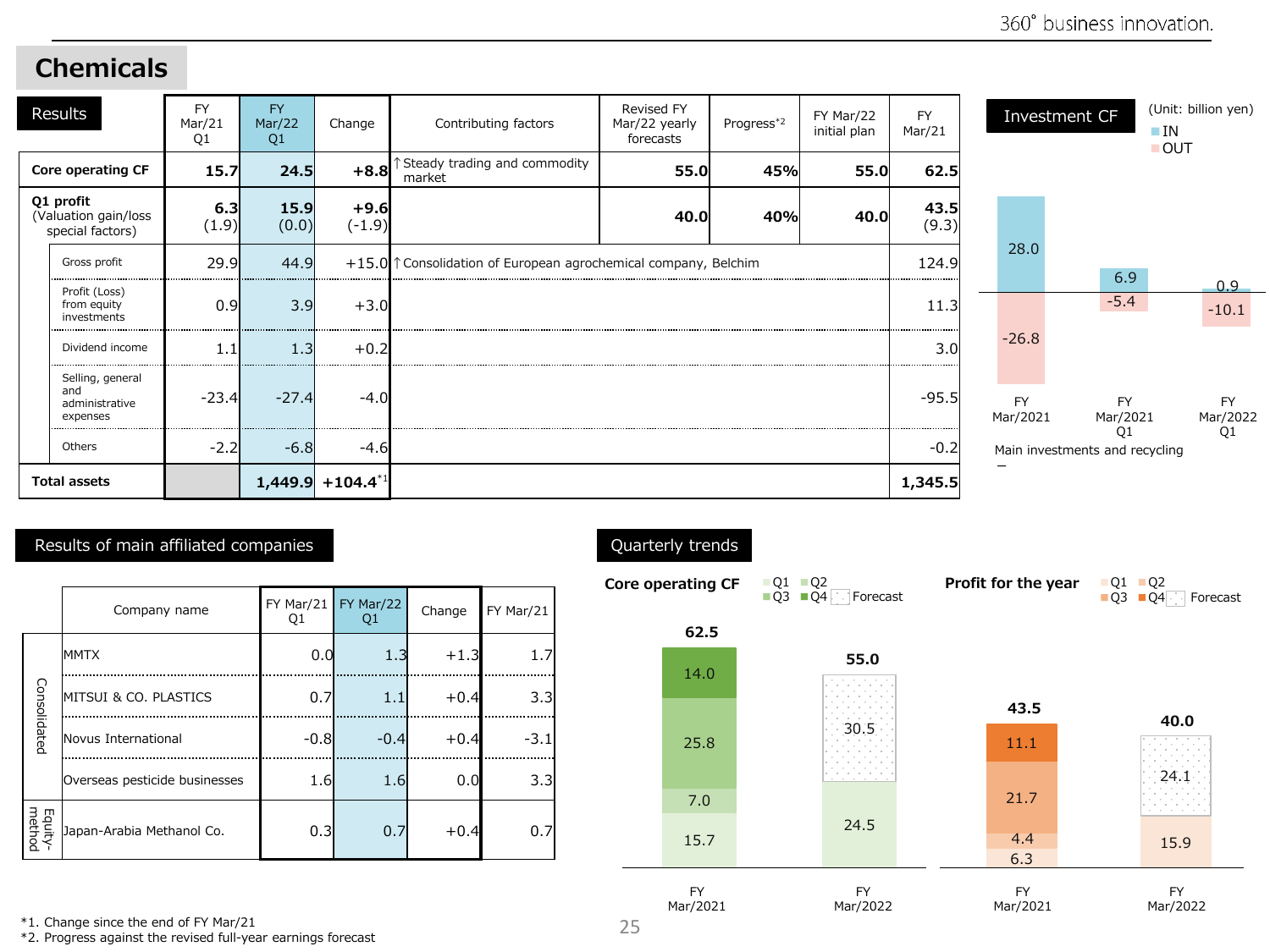#### FY Mar/21 Q1 FY Mar/22 Q1 Change Contributing factors Revised FY Mar/22 yearly forecasts Progress<sup>\*2</sup> FY Mar/22 initial plan **Core operating CF 1.6 3.8 +2.2 5.0 76% 5.0 2.0 Q1 profit** (Valuation gain/loss special factors) **-1.3** (0.0) **6.7** (0.0) **+8.0** (0.0) **10.0 67% 10.0 2.1** Gross profit 5.4 7.9 +2.5 21.2 Profit (Loss) from equity  $-1.9$  5.8  $+7.7$  ↑ Steady performance in steel processing business due to steady steel market 4.3 Results

Dividend income  $\begin{array}{|c|c|c|c|c|}\n\hline\n0.7 & 0.5 & -0.2 \\
\hline\n\end{array}$ 

Others 1 0.1 -1.5 -1.6 -2.8

**Total assets 585.5 +19.5**\*1 **566.0**

-5.6 -6.0 -0.4 - -0.4 - -0.7 - -0.4 - -22.0 - -22.0 -22.0 -22.0 -22.0 -22.0 -22.0

#### **Iron & Steel Products**



#### Results of main affiliated companies

investments

Selling, general and administrative expenses

Copyright  $\mathcal{C}$  mitsuite reserved. All rights reserved.

|               | Company name                     | FY Mar/21<br>Q1 | FY Mar/22<br>Q1 | Change | FY Mar/21        |
|---------------|----------------------------------|-----------------|-----------------|--------|------------------|
| Consolidated  | Mitsui & Co. Steel* <sup>3</sup> | 1.1             | 1.8             | $+0.7$ | 3.9 <sub>l</sub> |
|               | <b>INIPPON STEEL TRADING</b>     | 0.5             | 1.5             | $+1.0$ | 2.8              |
|               | Numit*4                          | $-0.3$          | 2.3             | $+2.6$ | 2.5              |
| Equity-method | <b>GRI Renewable Industries</b>  | 0.2             | 0.4             | $+0.2$ | 1.3              |
|               | Gestamp companies                | $-2.3$          | 0.4             | $+2.7$ | $-6.7$           |

Quarterly trends



Mar/2021

FY Mar/21

(0.3)

\*1. Change since the end of FY Mar/21 \*2. Progress against the revised full-year earnings forecast \*3. A portion of profit/loss was accounted for by the equity method \*4. Restructuring of investment structure

26

Mar/2022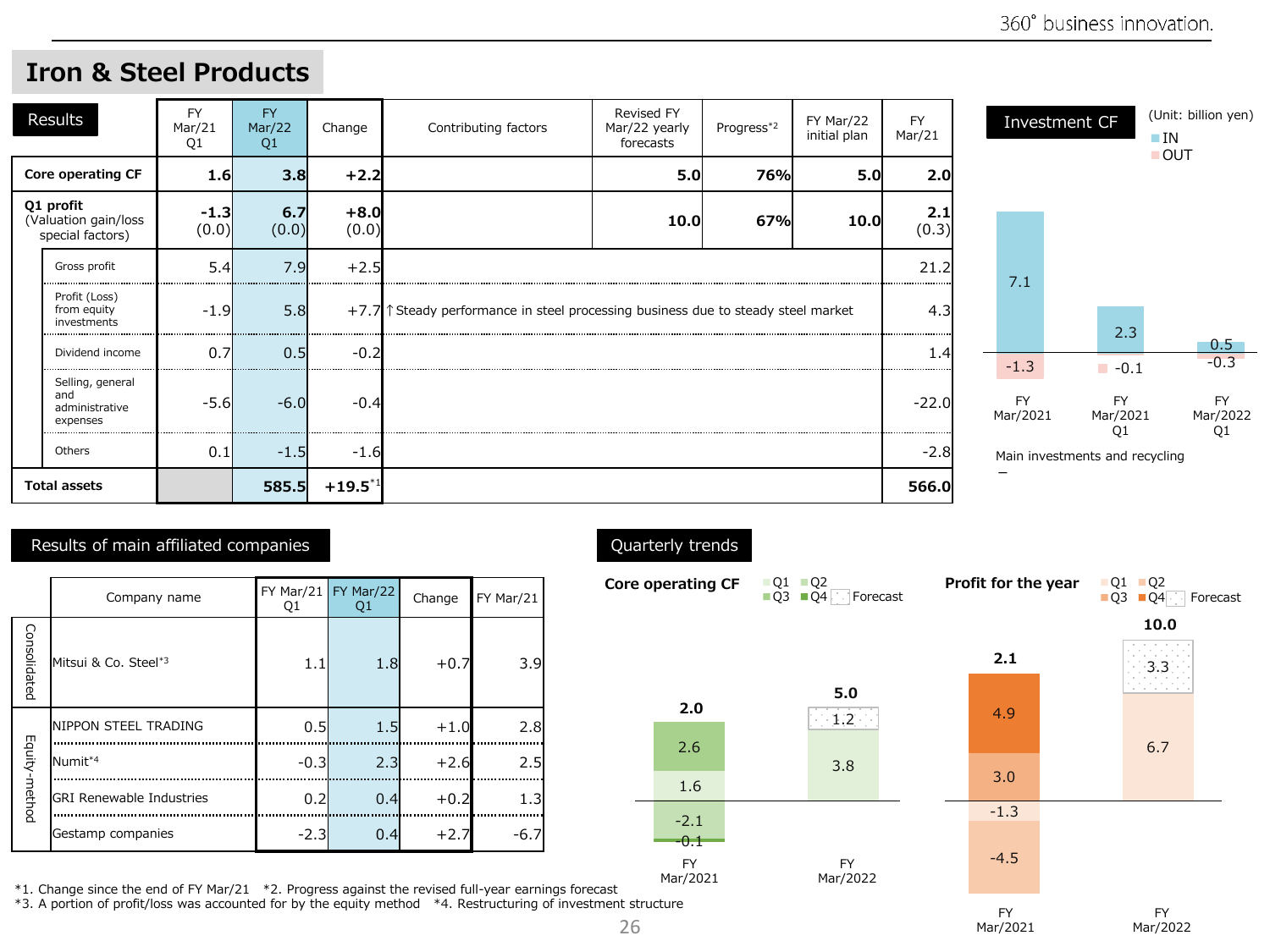#### **Lifestyle**

| Results                                               | <b>FY</b><br>Mar/21<br>Q1 | <b>FY</b><br>Mar/22<br>Q1 | Change                         | Contributing factors                     | <b>Revised FY</b><br>Mar/22 yearly<br>forecasts                                                                                                                                                                                                                                                                                  | Progress*2 | FY Mar/22<br>initial plan | <b>FY</b><br>Mar/21 |                       | Investment CF                                                                          | (Unit: billion yen)<br>$\blacksquare$ IN<br><b>OUT</b> |
|-------------------------------------------------------|---------------------------|---------------------------|--------------------------------|------------------------------------------|----------------------------------------------------------------------------------------------------------------------------------------------------------------------------------------------------------------------------------------------------------------------------------------------------------------------------------|------------|---------------------------|---------------------|-----------------------|----------------------------------------------------------------------------------------|--------------------------------------------------------|
| Core operating CF                                     | 3.6                       | 16.6                      |                                | $+13.0$ Sale of Indian hospital business | 30.0                                                                                                                                                                                                                                                                                                                             | 55%        | 30.0                      | 19.8                |                       |                                                                                        |                                                        |
| Q1 profit<br>(Valuation gain/loss<br>special factors) | $-5.6$<br>$(-1.7)$        | 13.9<br>(0.2)             | $+19.5$<br>$(+1.9)$            |                                          | 20.0                                                                                                                                                                                                                                                                                                                             | 70%        | 20.0                      | 12.7<br>(-1.2)      | 21.5                  |                                                                                        |                                                        |
| Gross profit                                          | 27.8                      | 34.6                      | $+6.8$                         |                                          |                                                                                                                                                                                                                                                                                                                                  |            |                           | 133.8               |                       | 1.2                                                                                    | $2.7 -$                                                |
| Profit (Loss)<br>from equity<br>investments           | $-3.8$                    | 13.9                      |                                | demand for food service)                 | ↑ Increase in profit of WILSEY FOODS (higher soybean oil prices and recovery in<br>$+17.7$ Strong performance in the hospital and healthcare business (absence of<br>impairment in Q1 FY Mar/2021, COVID-19 related services and cost reduction)<br>Absence of impairment on goodwill at Indian IHH subsidiary in Q1 FY Mar/2021 |            |                           |                     | $-23.0$               | $-5.0$                                                                                 | $-30.3$                                                |
| Dividend income                                       | 2.2                       | 2.2                       | 0.0                            |                                          |                                                                                                                                                                                                                                                                                                                                  |            |                           | 5.6                 |                       |                                                                                        |                                                        |
| Selling, general<br>and<br>administrative<br>expenses | $-31.7$                   | $-32.1$                   | $-0.4$                         |                                          |                                                                                                                                                                                                                                                                                                                                  |            |                           | $-129.4$            | <b>FY</b><br>Mar/2021 | <b>FY</b><br>Mar/2021<br>O <sub>1</sub>                                                | <b>FY</b><br>Mar/2022<br>O <sub>1</sub>                |
| Others                                                | $-0.1$                    | $-4.7$                    | $-4.6$                         |                                          |                                                                                                                                                                                                                                                                                                                                  |            |                           | $-10.7$             |                       | Main investments and recycling                                                         |                                                        |
| <b>Total assets</b>                                   |                           |                           | $2,130.6$ +121.3 <sup>*1</sup> |                                          |                                                                                                                                                                                                                                                                                                                                  |            |                           | 2,009.3             |                       | (OUT) Subscription of convertible bonds<br>issued by the holding company of<br>CT Corp |                                                        |

#### Results of main affiliated companies

|                        | Company name                                            | $FY$ Mar/21<br>Q1 | FY Mar/22<br>Q1 | Change | FY Mar/21 |
|------------------------|---------------------------------------------------------|-------------------|-----------------|--------|-----------|
| Consolidat<br><b>e</b> | Domestic food & retail management<br><b>Ibusinesses</b> | $-0.1$            | 0.6             | $+0.7$ | 4.2       |
|                        | Fashion businesses                                      | -1.81             | 0.31            | $+2.1$ | 0.0       |
|                        | Mitsui DM Sugar Holdings*3, 4                           | 0.4               |                 |        | 0.6       |
|                        | lwilsey foods                                           | $-0.3$            | 3.3             | $+3.6$ | 2.8       |
| Equity-method          | IHH Healthcare                                          | $-2.2$            | 2.9             | $+5.1$ | 1.6       |
|                        | PHC Holdings <sup>*3</sup>                              |                   |                 |        |           |
|                        | AIM SERVICES                                            | $-0.3$            | 0.3             | $+0.6$ | 0.9       |
|                        | Mit-Salmon Chile                                        | $-1.1$            | 0.3             | $+1.4$ | $-2.8$    |

#### Quarterly trends

| Core operating CF                                                         | $\blacksquare$ Q1<br>$\blacksquare$ Q2<br>$\Box$ Q3 $\Box$ Q4 Forecast | Profit for the year | $\blacksquare$ Q1 $\blacksquare$ Q2<br>Q3 Q4 Forecast |
|---------------------------------------------------------------------------|------------------------------------------------------------------------|---------------------|-------------------------------------------------------|
|                                                                           | 30.0                                                                   | 12.7                |                                                       |
| 19.8                                                                      |                                                                        |                     | 20.0                                                  |
| 8.5                                                                       |                                                                        | 13.1                |                                                       |
| 10.0                                                                      | 16.6                                                                   | 11.5                | 13.9                                                  |
| 3.6                                                                       |                                                                        |                     |                                                       |
| $-2.3$                                                                    |                                                                        | $-5.6$              |                                                       |
| FY<br>Mar/2021<br>ast<br>s not disclosed due to confidentiality agreement | FY<br>Mar/2022                                                         | $-6.3$              |                                                       |

FY Mar/2021

FY Mar/2022

\*1. Change since the end of FY Mar/21 \*2. Progress against the revised full-year earnings forecast

\*3. Business results undisclosed as the earnings of listed companies not yet announced, or results not disclosed due to confidentiality agreement

\*4. Change due to business integration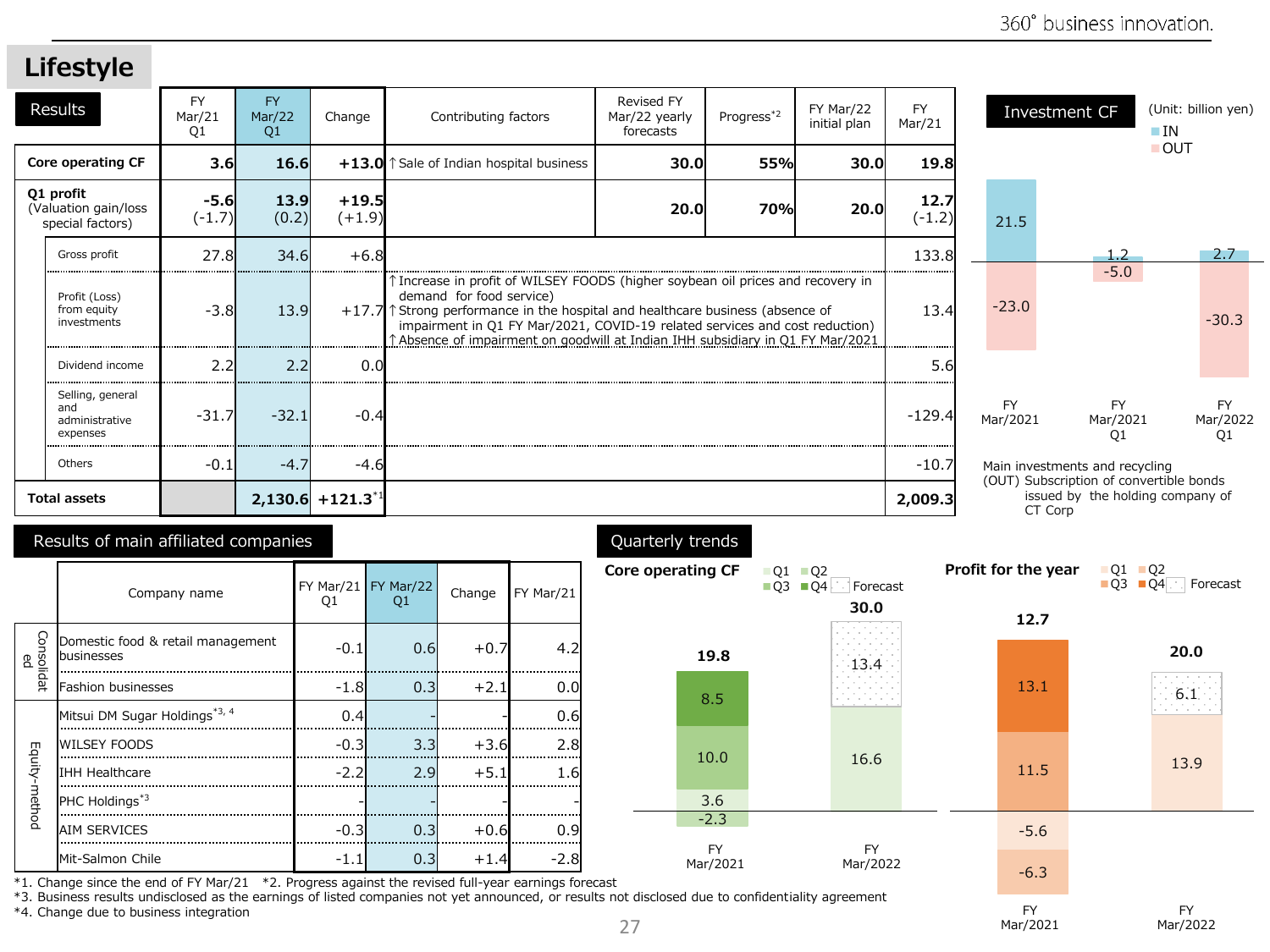Mar/2021

Mar/2022

#### **Innovation & Corporate Development**

|               | <b>Results</b>                                        | <b>FY</b><br>Mar/21<br>O <sub>1</sub> | <b>FY</b><br>Mar/22<br>Q1      | Change         |                           | Contributing factors |           | Revised FY<br>Mar/22 yearly<br>forecasts                                              | Progress <sup>*2</sup> | FY Mar/22<br>initial plan                                                              | <b>FY</b><br>Mar/21 |                     | Investment CF                                                             | (Unit: billion yen)<br>$\blacksquare$ IN |
|---------------|-------------------------------------------------------|---------------------------------------|--------------------------------|----------------|---------------------------|----------------------|-----------|---------------------------------------------------------------------------------------|------------------------|----------------------------------------------------------------------------------------|---------------------|---------------------|---------------------------------------------------------------------------|------------------------------------------|
|               | Core operating CF                                     | 12.7                                  | 12.1                           |                | $-0.6$                    |                      |           | 30.0                                                                                  | 40%                    | 30.0                                                                                   | 55.1                |                     |                                                                           | $\blacksquare$ OUT                       |
|               | Q1 profit<br>(Valuation gain/loss<br>special factors) | 10.5<br>(0.0)                         | 10.4<br>$(-1.3)$               |                | $-0.1$<br>$(-1.3)$        |                      |           | 30.0                                                                                  | 35%                    | 30.0                                                                                   | 50.2<br>(5.0)       | 12.5                | $\Box$ 0.2                                                                | $2.0 -$                                  |
|               | Gross profit                                          | 23.2                                  | 23.8                           |                |                           |                      |           | +0.6 $\uparrow$ Valuation of fair value following the public listing of Proterra Inc. |                        |                                                                                        | 107.0               |                     | $-40.7$                                                                   | $-45.8$                                  |
|               | Profit (Loss)<br>from equity<br>investments           | 2.3                                   | 5.8                            |                | $+3.5$                    |                      |           |                                                                                       |                        |                                                                                        | 13.9                | $-79.8$             |                                                                           |                                          |
|               | Dividend income                                       | 3.1                                   | 2.0                            |                | $-1.1$                    |                      |           |                                                                                       |                        |                                                                                        | 3.8                 |                     |                                                                           |                                          |
|               | Selling, general<br>and<br>administrative<br>expenses | $-16.1$                               | $-17.2$                        |                | $-1.1$                    |                      |           |                                                                                       |                        |                                                                                        | $-63.7$             | <b>FY</b>           | FY.                                                                       | <b>FY</b>                                |
|               | Others                                                | $-2.0$                                | $-4.0$                         |                | $-2.0$                    |                      |           |                                                                                       |                        |                                                                                        | $-10.8$             | Mar/2021            | Mar/2021<br>O1                                                            | Mar/2022<br>Q1                           |
|               | <b>Total assets</b>                                   |                                       | $1,328.3$ + 136.5 <sup>*</sup> |                |                           |                      |           |                                                                                       |                        |                                                                                        | 1,191.8             |                     | Main investments and recycling<br>(OUT) Subscription of convertible bonds |                                          |
|               | Results of main affiliated companies                  |                                       |                                |                |                           |                      |           | Quarterly trends                                                                      |                        |                                                                                        |                     |                     | issued by the holding company of<br>CT Corp                               |                                          |
|               |                                                       | Company name                          |                                | Q <sub>1</sub> | FY Mar/21 FY Mar/22<br>Q1 | Change               | FY Mar/21 | <b>Core operating CF</b>                                                              |                        | $\blacksquare$ Q1 $\blacksquare$ Q2<br>$\blacksquare$ Q3 $\blacksquare$ Q4<br>Forecast |                     | Profit for the year | $\blacksquare$ Q1 $\blacksquare$ Q2<br>$Q3$ $Q4$                          | Forecast                                 |
|               | MITSUI KNOWLEDGE INDUSTRY                             |                                       |                                | 1.2            | 0.3                       | $-0.9$               | 5.1       |                                                                                       | 55.1                   |                                                                                        |                     | 50.2                |                                                                           |                                          |
|               | Mitsui & Co. Global Logistics, Ltd.<br>               |                                       |                                | 0.7            | 0.9                       | $+0.2$               | 2.4       |                                                                                       | 15.0                   |                                                                                        |                     |                     |                                                                           |                                          |
|               | Mitsui Bussan Commodities                             |                                       |                                | 3.1            | 1.3                       | $-1.8$               | 4.8       |                                                                                       |                        |                                                                                        |                     | 12.8                |                                                                           |                                          |
| Consolidated  | Mitsui & Co. Asset Management<br>Holdings             |                                       |                                | 0.5            | 0.4                       | $-0.1$               | 1.8       |                                                                                       | 9.2                    | 30.0                                                                                   |                     |                     |                                                                           | 30.0                                     |
|               | Mitsui & Co. Real Estate                              |                                       |                                | 0.0            | 0.5                       | $+0.5$               | 2.3       |                                                                                       |                        |                                                                                        |                     | 13.4                |                                                                           |                                          |
|               | Overseas Real Estate Businesses                       |                                       |                                | $-0.1$         | $-0.7$                    | $-0.6$               | 0.5       |                                                                                       | 18.2                   | $-17.9$                                                                                |                     | 13.5                |                                                                           | 19.6                                     |
|               | QVC Japan <sup>*3</sup>                               |                                       |                                |                |                           |                      | 6.4       |                                                                                       |                        |                                                                                        |                     |                     |                                                                           |                                          |
| Equity-method | <br>JA Mitsui Leasing                                 |                                       |                                | 0.1            | 1.3                       | $+1.2$               | 1.7       |                                                                                       | 12.7                   | 12.1                                                                                   |                     | 10.5                |                                                                           | 10.4                                     |
|               | SABRE INVESTMENTS*3                                   |                                       |                                |                |                           |                      |           |                                                                                       | <b>FY</b>              | <b>FY</b>                                                                              |                     | <b>FY</b>           |                                                                           | <b>FY</b>                                |

Mar/2021

Mar/2022

\*1. Change since the end of FY Mar/21 \*2. Progress against the revised full-year earnings forecast 28<br>\*3. Results not disclosed due to confidentiality agreement